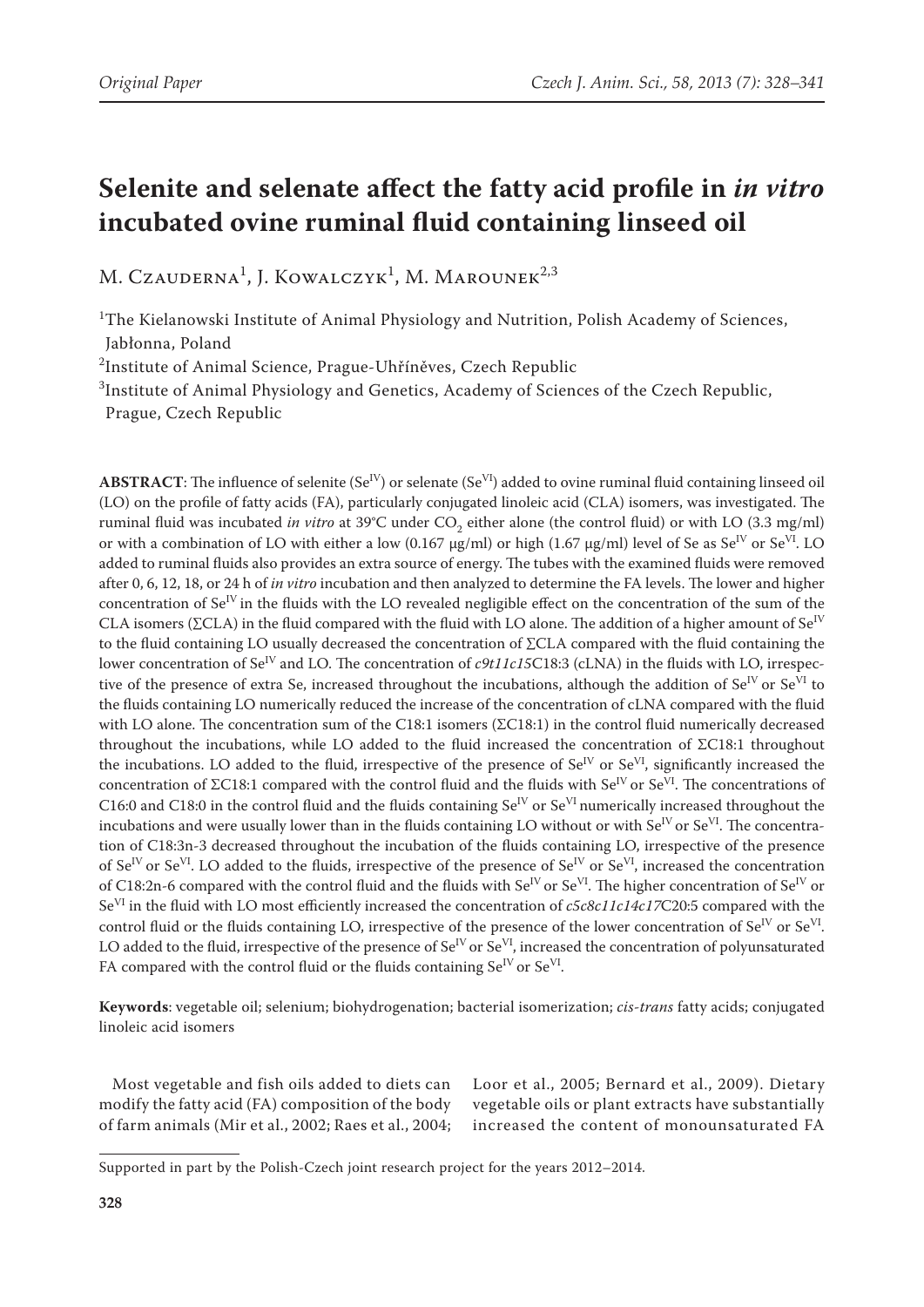(MUFA) and polyunsaturated FA (PUFA), including conjugated linoleic acid (CLA) isomers in the bodies of sheep and cows (Aharoni et al., 2004; Niedźwiedzka et al., 2008; Miri et al., 2013). In ruminants, dietary vegetable and fish oils disappear in the rumen stomach compartment through lipolysis to free FA (fFA), followed by biohydrogenation of the released unsaturated FA (UFA) (Burns et al., 2003; Lee and Jenkins, 2011; Buccioni et al., 2012). In the rumen, dietary esterified lipids are hydrolyzed to fFA and glycerol as well as, in small concentrations, to mono- and diglycerides by microbial lipases; these lipases are extra-cellular enzymes assembled in small beads (Jenkins et al., 2008; Buccioni et al., 2012). Monoenoic, dienoic, trienoic *trans* (*t*) FA (*t*-FA) and the positional isomers of dietary FA are produced as intermediates during the biohydrogenation of the UFA released from dietary oils. Isomerization of UFA is one of the steps that make FA less toxic to microorganisms. When biohydrogenation is not completed, intermediates (e.g. *t*-FA or the isomers of dietary UFA) from the incomplete biohydrogenation of the UFA become available for deposition in the ruminal microorganisms and in the tissues of ruminants (Or-Rashid et al., 2007; Niedźwiedzka et al., 2008; Buccioni et al., 2012; Gudla et al., 2012).

Dietary UFA, especially long-chain PUFA (LPUFA), have several positive and negative effects on rumen metabolism that affect the fermentation pattern, protozoal numbers, nutrient digestion, growth efficiency of microorganisms, and kinetics and site of digestion (Burns et al., 2003; Chikunya et al., 2004; Niedźwiedzka et al., 2008; Czauderna et al., 2010, 2012a, b; Buccioni et al., 2012). The nutritional quality of lipids in the edible parts of a ruminant's carcass may be enhanced by dietary manipulation strategies that minimize biohydrogenation of the ingested UFA in the rumen. This strategy has been traditionally achieved by the treatment of protein-rich lipid supplements with formaldehyde (Chikunya et al., 2004). LPUFAn-3, abundantly present in fish oils, may provide a natural protection against biohydrogenation by the ruminal microorganisms (Burns et al., 2003; Chow et al., 2004; Wąsowska et al., 2006a; Buccioni et al., 2012). Recent studies revealed that selenate (Se<sup>VI</sup>) or selenite (Se<sup>IV</sup>) changed the contents of the FA, especially the CLA isomers and other conjugated FA, in the ovine ruminal fluid (Sieber et al., 2004; Wąsowska et al., 2006b; Czauderna et al., 2010, 2012a), the liver, muscles, internal organs and adipose tissues of animals (Czauderna et al.,

2004a, b, 2007; Korniluk et al., 2006; Niedźwiedzka et al., 2008; Krajewska et al., 2012). Analysis of the selenium (Se) concentration of the microorganisms revealed that the ruminal microbial Se abundance was enriched relative to the level of Se in the diets. This concentration of Se in the ruminal microorganisms was significantly higher than that of the diet (Lyons and Jacques, 2001; Whanger, 2004). Ruminal bacteria are also able to synthesize Se-methionine (Se-Met) and Se-cysteine (Se-Cys), and these Se-amino acids (Se-AA) are then incorporated into the microbial protein. The predominant Se-AA was Se-Cys, when the ruminal microbes were incubated with  $Se<sup>IV</sup>$  or SeVI (Whanger, 2004). Microorganisms can reduce excessive doses of Se-compounds to unabsorbable elemental Se or selenide forms. Interestingly, Se is the essential component of antioxidant enzymes that can decrease the risk of UFA peroxidation (Crespo et al., 1995; Demirel et al., 2004; Suzuki, 2005; Juniper et al., 2008; Navarro-Alarcon and Cabrera-Vique, 2008).

Considering the above, we hypothesized that  $Se<sup>IV</sup>$  or  $Se<sup>VI</sup>$  added to the ruminal fluid with linseed oil (LO) would stimulate the accumulation of UFA, especially the CLA isomers and their precursors, in the incubated fluid with LO. LO added to ruminal fluids also provides an extra source of energy. Therefore, the aim of our studies was to determine the effect of Se<sup>IV</sup> or Se<sup>VI</sup> added to the ovine ruminal fluid on the concentration of FA in *in vitro* incubated ruminal fluid containing LO.

#### **MATERIAL AND METHODS**

#### **Animals and diets**

Eight ruminally fistulated adult sheep received a mixed diet comprising grass hay, barley, molasses, soybean meal, a mixture of minerals and vitamins at 500, 299.5, 100, 91, and 9.5 g/kg dry matter, respectively, fed in equal meals of 500 g at 8.00 and 16.00 h. Ruminal digesta samples were taken from each sheep before feeding in the morning, and they were kept at 39°C and strained through linen cloth before use in incubations of the ruminal fluid.

## **Chemicals**

The fatty acid methyl ester (FAME) standards, sodium selenite (Se<sup>IV</sup>) and sodium selenate (Se<sup>VI</sup>) were purchased from Sigma-Aldrich Co. (St. Louis,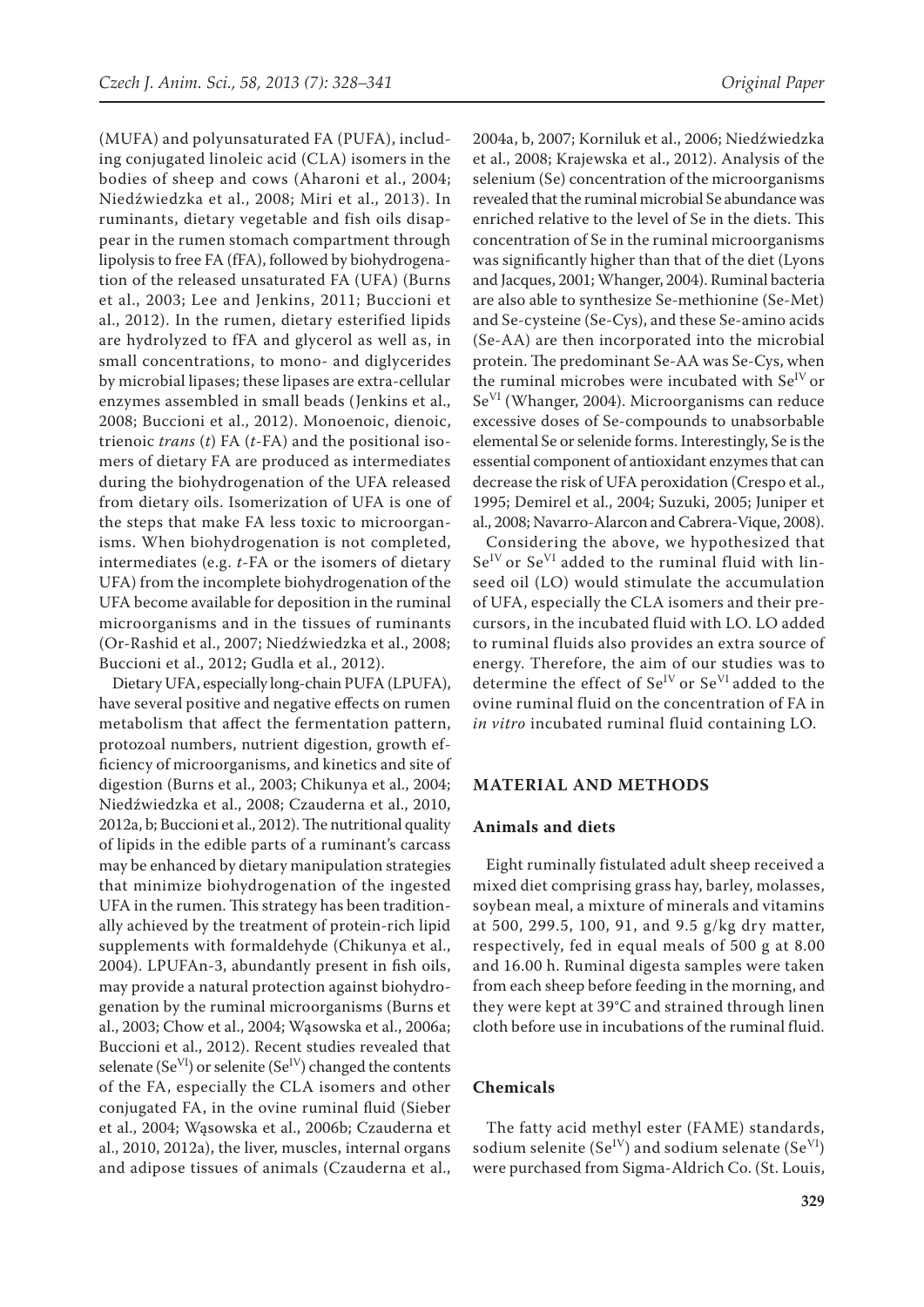| Fatty acids                     | Concentration $(\mu g/g)$ |
|---------------------------------|---------------------------|
| C8:0                            | 26.0                      |
| C10:0                           | 35.3                      |
| C12:0                           | 9.62                      |
| C14:0                           | 18.0                      |
| C <sub>16:0</sub>               | 1405                      |
| C <sub>18:0</sub>               | 872                       |
| c5c8c11c14c17C20:5 (C20:5n-3)   | 97                        |
| $c9c12c15C18:3$ ( $\alpha$ LNA) | 5892                      |
| $c6c9c12$ C18:3 ( $\gamma$ LNA) | 894                       |
| $c9c12$ C18:2 (LA)              | 4962                      |
| c9C18:1                         | 4 1 6 9                   |
| c6C18:1                         | 539                       |
| $\Sigma$ SFA                    | 2413                      |
| ΣMUFA                           | 4718                      |
| ΣPUFA                           | 11845                     |

Table 1. Concentration of important fatty acids in linseed oil added to *in vitro* incubated ruminal fluids

LA = linoleic acid,  $\alpha$ LNA =  $\alpha$ -linolenic acid,  $\gamma$ LNA =  $\gamma$ -linolenic acid, SFA = saturated fatty acids, MUFA = monounsaturated fatty acids, PUFA = poly-unsaturated fatty acids

USA). A CLA isomer mixture (97–99%), *cis-9,trans-11*CLA (*c9t11*CLA) (95–97%), and *t10c12*CLA (95–97%) were supplied by Larodan Fine Chemicals AB (Malmö, Sweden). LO was provided by APA Polska (Kobylnica near Poznań, Poland). The fatty acid composition of the LO added to the incubated ruminal fluids is shown in Table 1. Dichloromethane (DCM), KOH, NaOH, Na<sub>2</sub>SO<sub>4</sub> and concentrated HCl were purchased from POCH S.A. (Gliwice, Poland). Acetonitrile, methanol, and *n*-heptane (99%, GC) were supplied by Lab-Scan (Dublin, Ireland). The other reagents were of analytical grade. The water used for the preparation of the mobile phases and chemical reagents was prepared using an  $E$ lix<sup>TM</sup> water purification system (Millipore, Toronto, Canada).

#### **Incubations with ruminal fluid** *in vitro*

Strained ruminal fluids were incubated *in vitro* either alone or with a combination of LO and selenium as  $Se^{IV}$  or  $Se^{VI}$  to determine the interactions between the metabolisms of LO,  $Se^{IV}$ ,  $Se^{VI}$ , and the main MUFA and PUFA in the ruminant diet. All *in vitro* experiments were performed on four different days using samples withdrawn from

eight different sheep. In general, 1 ml of strained ruminal fluid was added under  $CO<sub>2</sub>$  to 0.2 ml of water solution containing either alone (the positive control groups) or with a combination of LO, a low (L) or high (H) level of  $Se^{IV}$  or  $Se^{VI}$ (Table 2). The negative control group (RF) was the combination of 1 ml of strained ruminal fluid and 0.2 ml of water. The final volumes of all incubated *in vitro* ruminal fluids were always 1.2 ml. All *in vitro* incubation with ovine ruminal fluids were performed in Pyrex tubes  $(120 \times 11 \text{ mm})$ .

The tubes with the examined ruminal fluids were incubated at 39°C. The tubes were removed after 0, 6, 12, 18 or 24 h of *in vitro* incubation, heated to inactivate ruminal microorganism enzymes for 9–10 min in a block heater at 100°C and stored at –20°C before being submitted for the determination of the FA concentration. The free FA were extracted and analyzed as described below. Samples of the original strained ruminal fluids were stored at –20°C for later protein analysis.

Table 2. Scheme of *in vitro* experiments on ovine ruminal fluids $1$ 

| Group                                 | Additive                | Additive<br>concentration               | $\boldsymbol{n}$ |
|---------------------------------------|-------------------------|-----------------------------------------|------------------|
| RF                                    | water                   |                                         | 5                |
| $Se^{IV}L$                            | selenite                | $0.167 \mu g/ml$                        | 5                |
| $Se^{IV}H$                            | selenite                | $1.67 \mu g/ml$                         | 5                |
| LOSe <sup>IV</sup> L(E)               | selenite<br>linseed oil | $0.167 \mu g/ml$<br>$3.3 \text{ mg/ml}$ | 5                |
| LOSe <sup>IV</sup> H(E)               | selenite<br>linseed oil | $1.67 \mu g/ml$<br>$3.3 \text{ mg/ml}$  | 6                |
| $Se^{VI}L$                            | selenate                | $0.167 \mu g/ml$                        | 5                |
| $\mathrm{Se}^{\mathrm{VI}}\mathrm{H}$ | selenate                | $1.67 \mu g/ml$                         | 5                |
| LOSe <sup>VI</sup> L(E)               | selenate<br>linseed oil | $0.167 \mu g/ml$<br>$3.3 \text{ mg/ml}$ | 6                |
| LOSe <sup>VI</sup> H(E)               | selenate<br>linseed oil | $1.67 \mu g/ml$<br>$3.3 \text{ mg/ml}$  | 6                |
| LO                                    | linseed oil             | $3.3 \text{ mg/ml}$                     | 6                |

 $Se^{IV}$  = selenite,  $Se^{VI}$  = selenate,  $LO$  = linseed oil,  $E$  = experimental group,  $L = low$  level (0.2 μg),  $H = high$  level (2.0 μg),  $RF = negative control group, n = ovine ruminal fluid samples$ collected from *n* sheep at different times and individually analyzed

 $11$  ml of ovine ruminal fluids was added to 0.2 ml of water solution containing either solely LO (4 mg),  $Se^{IV}$  or  $Se^{VI}$  at different levels (L, H), or their mutual combinations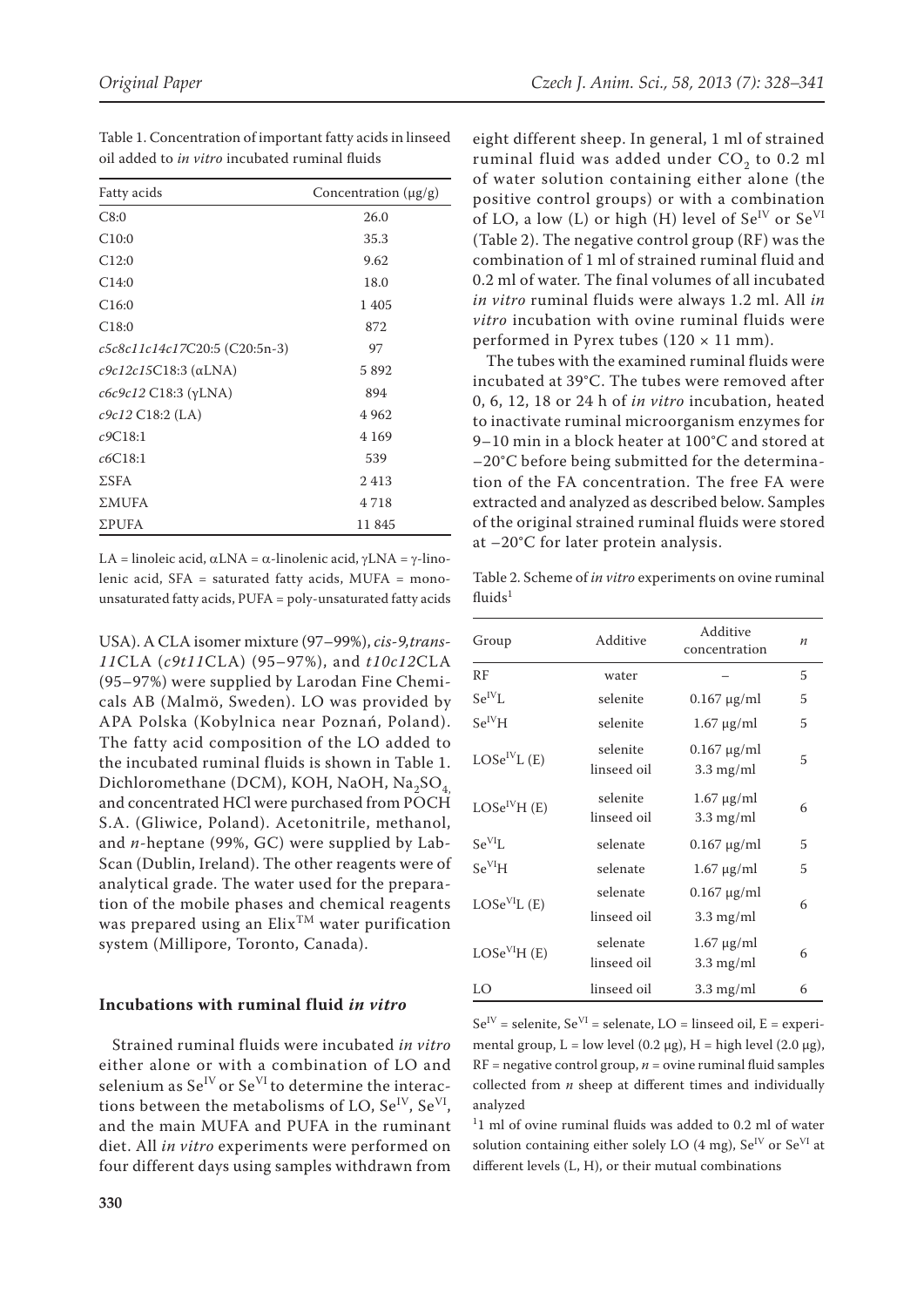## **Fatty acid extraction and preparation of fatty acid methyl esters**

One millilitre of each of the incubated ruminal fluids was placed in each vial and treated with a mixture of 1 ml of 4M KOH in water and 2 ml of 1M KOH in methanol. Next, 50 μl of the internal standard (IS) in chloroform (17 mg C19:0/ml) was added to the obtained mixture. The resulting mixture was flushed with argon (Ar) for  $\sim$  4 min. The vial was then sealed, and the mixture was vortexed and heated under Ar at 95°C for 10 min, cooled for  $\sim$  10 min at room temperature, and sonicated for 10 min. The resulting mixture was protected from light and stored in a sealed vial under Ar at room temperature overnight. Next, 3 ml of water was added to the hydrolyzate, and the solution was again vortexed. The obtained solution was acidified with 4M HCl to  $\sim$  pH 2, and the free FA was extracted four times with 3 ml of DCM. The extraction was repeated 4 times using 3 ml of *n*-hexane. The *n*-hexane layer was combined with the DCM layer, and then, the resulting organic phase was dried with  $\sim 0.1$  g of Na<sub>2</sub>SO<sub>4</sub>. The organic solvents were removed under a stream of Ar at room temperature. The obtained residue was stored at –20°C until FA methylation.

## **Preparation of fatty acid methyl esters and element analysis**

Two ml of 2M NaOH in methanol were added to the residue while mixing, and the resulting mixture was then flushed with Ar and reacted at 40°C for 1 h. After cooling the mixture to 4°C, 2 ml of 25%  $BF_3$  in methanol were added, flushed with Ar, and heated at 40°C for 1 h. To the cooled reaction mixture, 5 ml of water were added, and then the FAMEs were extracted with 5 ml of *n*-hexane. The supernatant was transferred to a GC vial.

## **Analytical equipment**

The analyses of all the FAMEs were performed on a gas chromatograph Shimadzu GCMS-QP2010 Plus EI equipped with a BPX70 fused silica capillary column (120 m × 0.25 mm i.d. × 0.25 μm film thickness) (SHIM-POL A.M., Warsaw, Poland), a quadrupole Mass Selective De-

tector 5973N (Agilent Technologies Inc., Santa Clara, USA), and an injection port. Helium as the carrier gas operated at a constant pressure (223.4 kPa) and a flow rate of 1 ml/min. The injector and MS detector temperatures were maintained at 200 and 240°C, respectively. The total FAME profile in 1 μl sample at a split ratio of 5 : 1 was determined using the column temperature gradient programme. The oven temperature was programmed as follows: initially 70°C for 4 min, increasing by 12°C/min to 150°C, held for 6 min, programmed at 8°C/min to 168°C, held for 27 min, programmed at 0.75°C/min to 190°C, held for 10 min, programmed at 1.8°C/min to 210°C, held for 15 min, programmed at 6°C/min to 234°C, held for 4 min, programmed at 6°C/min to 236°C, and held for 20 min. The FAME identification was validated based on the electron impact ionization spectra of the FAMEs and compared with authentic FAME standards and the NIST 2007 reference mass spectral library.

#### **Statistical analyses**

Statistical analyses were performed using the Statistica software package (StatSoft, Version 10, 2010). Statistical analyses of the effects of LO, Se<sup>IV</sup>, and Se<sup>VI</sup> on the CLA isomers and other FA in incubated ruminal fluids were conducted using the non-parametric Mann-Whitney *U* test. The results are presented as the means of the individually analyzed ruminal fluids. Mean values in the columns with different superscripts are significantly different at a,b*P* < 0.05 and A,B*P* < 0.01, while differences at  $\alpha \beta P = 0.1$  are indicated as tendencies.

#### **RESULTS**

# **The effect of SeIV and SeVI on the level of CLA isomers and their precursors in ruminal fluids**

Our previous investigations documented that ruminal microorganisms in ovine ruminal fluids survive and are active for 24 h of *in vivo* incubation (Wąsowska et al., 2006a, b; Czauderna et al., 2012a). As observed from the obtained results (Tables 3 and 4), the concentrations of the individual CLA isomers and ∑CLA are below the limits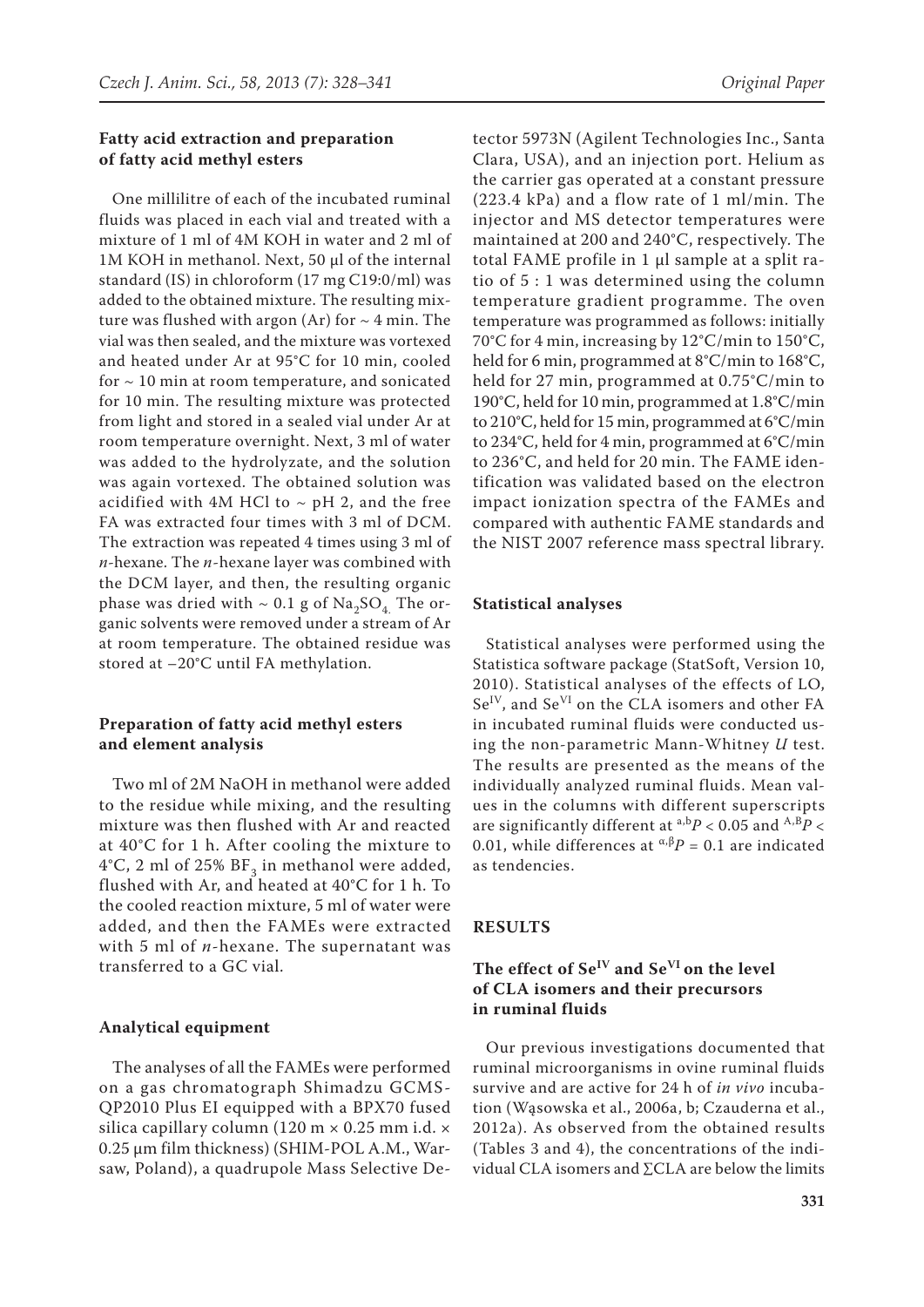CLA isomers t11C18:1 c9t11c15C18:3  $\Sigma$ CLA  $c11C18:1$ t10c12  $c9c11$  $(TVA)$  $(cLNA)$  $c$ 9t11 11161  $\,$ isomers $^2$ Incubation time 0 h  $0^3$  $\overline{0}$  $RF$  $11.7^{\rm A}$  $0.55^{\rm a}$  $\overline{0}$  $\overline{0}$  $\overline{0}$  $\overline{0}$  $Se^{IV}L$  $0<sup>b</sup>$  $11.5^{\text{A}}$  $\overline{0}$  $\mathbf{0}$  $\mathbf{0}$  $\mathbf{0}$  $\mathbf{0}$  $\mathbf{0}$  $Se^{IV}H$  $0.90<sup>a</sup>$  $12.3^{A}$  $\mathbf{0}$  $\overline{0}$  $\mathbf{0}$  $\overline{0}$  $\mathbf{0}$  $\overline{0}$  $\rm LOSe^{IV}L$  $0<sup>b</sup>$  $10.0<sup>A</sup>$  $\mathbf{0}$  $\mathbf{0}$  $\mathbf{0}$  $\overline{0}$  $\mathbf{0}$  $\mathbf{0}$  $LOSe<sup>IV</sup>H$  $0<sup>b</sup>$  $10.9<sup>A</sup>$  $\overline{0}$  $\overline{0}$  $\overline{0}$  $\overline{0}$  $\overline{0}$  $\overline{0}$  $\rm Se^{VI}L$  $0<sup>b</sup>$  $11.7^{\rm A}$  $\mathbf{0}$  $\mathbf 0$  $\boldsymbol{0}$  $\mathbf 0$  $\boldsymbol{0}$  $\boldsymbol{0}$  $Se^{VI}H$  $13.9^{A}$  $1.2^{\rm a}$  $\overline{0}$  $\overline{0}$  $\overline{0}$  $\overline{0}$  $\overline{0}$  $\overline{0}$  $LOSe<sup>VI</sup>L$  $11.0^{A}$  $0<sup>b</sup>$  $\overline{0}$  $\overline{0}$  $\overline{0}$  $\overline{0}$  $\overline{0}$  $\overline{0}$  $LOSe<sup>VI</sup>H$  $0<sup>b</sup>$  $9.8<sup>A</sup>$  $\overline{0}$  $\mathbf{0}$  $\mathbf{0}$  $\overline{0}$  $\mathbf{0}$  $\overline{0}$ LO  $10.6<sup>A</sup>$  $0^a$  $\mathbf{0}$  $\mathbf{0}$  $\mathbf{0}$  $\mathbf{0}$  $\mathbf{0}$  $\overline{0}$ Incubation time 6 h  $0^{\rm A}$  $0^{\rm A}$  $RF$  $13.3^{\rm A}$  $0^a$  $0^{\rm A}$  $0^a$  $0.82^{Aa}$  $1.82^{A}$  $0^{\text{Ab}}$  $\rm Se^{IV}L$  $0^{Ab}$  $0^{\rm A}$  $0^{\rm A}$  $0^{\rm A}$  $13.9^{A}$  $0^{\rm a}$  $0^a$  $0^{\rm A}$  $0^{Ab}$  $Se^{IV}H$  $12.6^{\text{A}}$  $0^a$  $0^{\rm A}$  $0^a$  $0^{\rm A}$  $0^{Ab}$  $LOSe^{IV}L$  $50^{Bab}$  $22.7^{\rm B}$  $9.2^{Ba}$  $7.0<sup>B</sup>$  $60^{Bb}$  $105^{Ba}$  $3.1<sup>b</sup>$  $1.2<sup>b</sup>$  $9.7<sup>Bb</sup>$  $43<sup>Ba</sup>$  $LOSe^{IV}H$  $90<sup>Ba</sup>$  $6.4<sup>c</sup>$  $49<sup>Ba</sup>$  $14.3^{B}$  $2.6<sup>b</sup>$  $16.5^{B}$  $0^{\text{Ab}}$  $0^{\text{Ab}}$  $Se^{VI}L$  $0^{\rm A}$  $0^{\rm A}$  $0^{\rm A}$  $12.8<sup>A</sup>$  $0^{\rm a}$  $0^a$  $Se<sup>VI</sup>H$  $11.7^{\rm A}$  $0^{\rm A}$  $0^{\rm A}$  $0^{\rm A}$  $0^{Ab}$  $\Omega$ <sup>Ab</sup>  $0^a$  $O<sup>a</sup>$  $15.5^{\rm B}$  $LOSe<sup>VI</sup>L$  $97<sup>Ba</sup>$  $55^{Bab}$  $13.2^B$  $50^{\rm B}$  $7.7<sup>c</sup>$  $2.3^{\rm b}$  $19.1^B$  $LOSe<sup>VI</sup>H$  $104^{Ba}$  $46^{Ba}$  $13.1^B$  $14.8<sup>B</sup>$  $46^{\rm B}$  $10<sup>a</sup>$  $17.5^{\rm B}$  $1.5^{\rm b}$  $8.7^{c9}$  $99<sup>Ba</sup>$  $57^{Bb}$  $57^{\rm B}$ LO  $18.8^B$  $3.2^{\rm b}$  $16.9<sup>B</sup>$  $18.3^B$ Incubation time 12 h  $RF$  $16.1^{\rm A}$  $0^{\rm A}$  $0^{\rm A}$  $0^{\rm A}$  $0^a$  $0^{\rm A}$  $1.17^{Aa}$  $1.17^{Aa}$  $0^{\rm A}$  $0^{\rm A}$  $0^{Ab}$  $0^{Ab}$  $\rm Se^{IV}L$  $16.8^{A}$  $0^{\rm A}$  $0^{\rm A}$  $0^{\rm a}$  $Se^{IV}H$  $0^{\rm A}$  $0^{Ab}$  $0^{Ab}$  $18.1^{\rm A}$  $0^{\rm A}$  $0^{\rm A}$  $0^{\rm A}$  $0^a$  $55^{\rm Bb}$  $4.5^{\rm d}$  $13.5^{\rm B}$  $LOSe^{IV}L$  $216^{\text{Cb}}$  $9.5^{Bc}$  $86^{Bc}$  $10.0<sup>B</sup>$  $27.4^{B}$  $LOSe<sup>IV</sup>H$  $174$ <sup>Cb</sup>  $9.5^{Bc}$  $73^{Bbc}$  $8.5<sup>Ba</sup>$  $50^{Bab}$  $10.9<sup>B</sup>$  $3.9<sup>d</sup>$  $26.5^{B}$  $Se^{VI}L$  $0^{Ab}$  $17.6^{\rm A}$  $0^{\rm A}$  $0^{\rm A}$  $0^{\rm A}$  $0^a$  $0^{\rm A}$  $0^{Ab}$  $0^{\text{Ab}}$  $Se<sup>VI</sup>H$  $0^{\rm A}$  $0^{\rm A}$  $0^{\rm A}$  $0^{\rm A}$  $0^{Ab}$  $17.4^{\rm A}$  $0^a$  $3.8^{\rm Bb}$  $75^{Bbc}$  $13.5^{\rm B}$  $LOSe<sup>VI</sup>L$  $162^{\text{Cb}}$  $10.7^{\rm B}$  $4.6<sup>d</sup>$  $25.5^{\rm B}$  $54^{\rm B}$  $LOSe<sup>VI</sup>H$  $6.1<sup>d</sup>$  $171$ <sup>Cb</sup>  $9.7^{Bc}$  $72^{Bbc}$  $10.9^{B}$  $10.7^{B}$  $56^B$  $28.4^{B}$  $199^{BCb}$ LO  $16.4<sup>Bd</sup>$  $98^{Bc}$  $11.2^B$  $4.0<sup>d</sup>$  $15.9<sup>Bb</sup>$  $32.5^B$  $64^B$ Incubation time 18 h  $0^{Aa}$  $0^{\rm A}$  $15.1^{\rm A}$  $0^{\rm A}$  $0^a$  $0^{\rm A}$  $0^{\rm A}$  $0^{\rm A}$  $RF$  $Se^{IV}L$  $1.52^{Ba}$  $0^{\rm A}$  $0^{\rm A}$  $O<sup>a</sup>$  $0^{\rm A}$  $0^{\rm A}$  $0^{\rm A}$  $17.8^{A}$  $Se^{IV}H$  $5.1^{\text{Bbc}}$  $0^{\rm A}$  $0^{\rm A}$  $18.1^{\rm A}$  $0^{\rm A}$  $0^{\rm A}$  $0^a$  $0^{\rm A}$  $292^{\rm Cc}$  $10.1^{Bc}$  $19.6^{Ba}$  $LOSe^{IV}L$  $83^{Bbc}$  $13.8^B$  $5.4^{\rm d}$  $65^{Bb}$  $26.2^B$  $217^{\text{Cbc}}$  $45^{Ba}$  $LOSe^{IV}H$  $12.2^{\text{Bcd}}$  $68^{Bab}$  $8.0<sup>B</sup>$  $6.4^{Bb}$  $27.0^{\rm B}$  $3.6<sup>d</sup>$  $Se^{VI}L$  $0^{Aa}$  $0^{\rm A}$  $0^{\rm A}$  $0^{\rm A}$  $0^{\rm A}$  $16.8^{A}$  $0^{\rm A}$  $0^a$  $Se^{VI}H$  $0^{Aa}$  $18.7^{\rm A}$  $0^{\rm A}$  $0^{\rm A}$  $0^a$  $0^{\rm A}$  $0^{\rm A}$  $0^{\rm A}$  $58^{Bab}$  $89^{Bc}$  $234$ <sup>Cc</sup>  $11.3<sup>Ba</sup>$  $LOSe<sup>VI</sup>L$  $13.3<sup>Bd</sup>$  $5.0<sup>d</sup>$  $12.8^B$  $29.0<sup>B</sup>$  $201^{\text{Cbc}}$  $4.9<sup>d</sup>$ 79<sup>Bab</sup>  $48<sup>Ba</sup>$  $LOSe<sup>VI</sup>H$  $8.8^{Bc}$  $8.8^{Bb}$  $7.6^{Bc}$  $27.1^{\rm B}$  $231^{\rm Cc}$  $16.2^{\mbox{\scriptsize{\rm Bd}}}$  $93^{Bc}$  $14.3<sup>Ba</sup>$  $2.9<sup>b</sup>$  $17.4^{B}$  $28.6^B$  $63^{Bb}$  ${\rm LO}$ 

Table 3. Effects<sup>1</sup> of two levels of Se<sup>IV</sup> and Se<sup>VI</sup> (L, H) on the concentration of t11C18:1, c11C18:1, c9t11c15C18:3, and CLA isomers (µg/ml) in incubated ruminal fluids containing linseed oil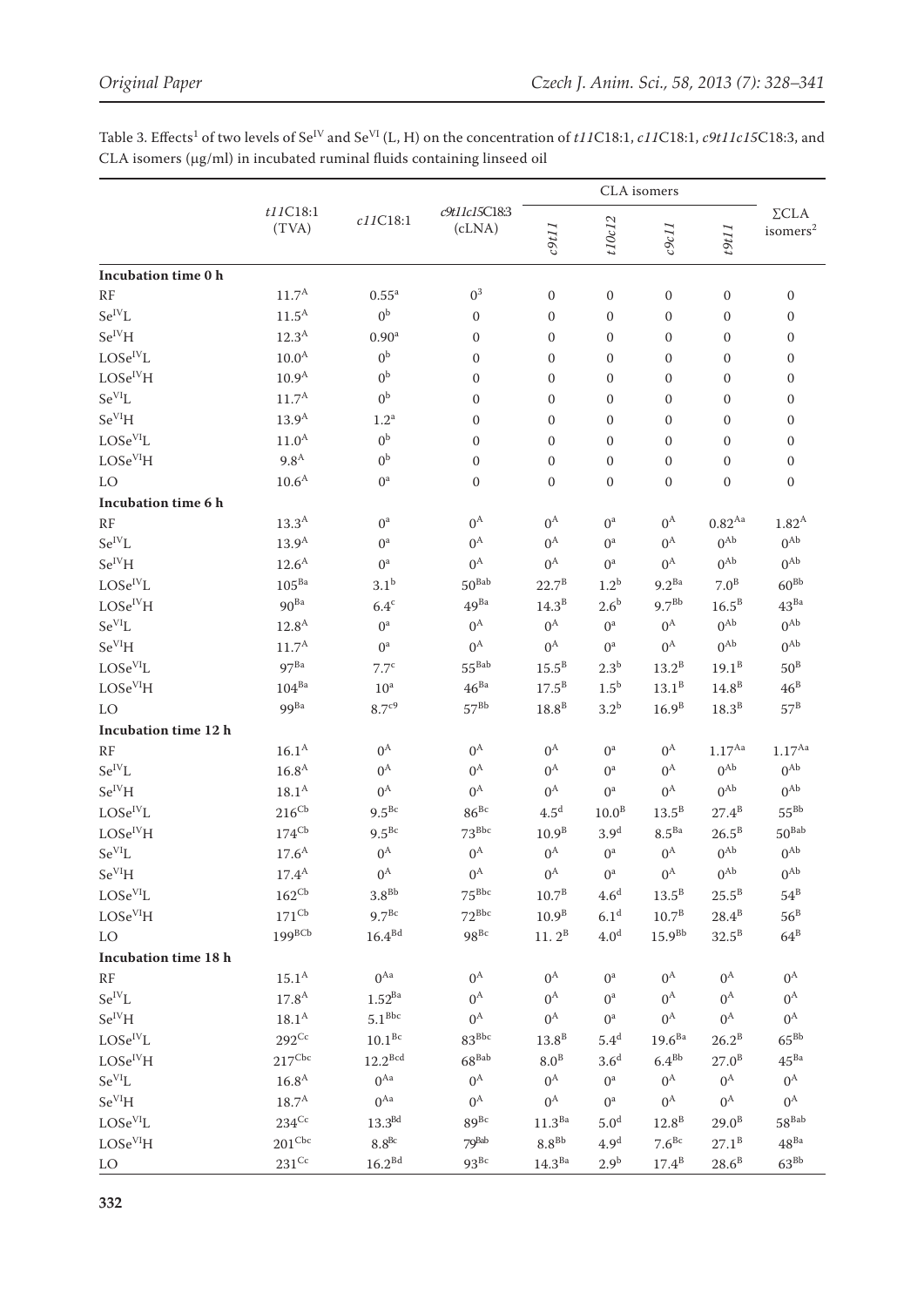|                      |                     |                      | CLA isomers             |                     |                   |                   |                |                                      |
|----------------------|---------------------|----------------------|-------------------------|---------------------|-------------------|-------------------|----------------|--------------------------------------|
|                      | t11C18:1<br>(TVA)   | c11C18:1             | c9t11c15C18:3<br>(cLNA) | $c$ 9t11            | t10c12            | c9c11             | t9t11          | $\Sigma$ CLA<br>isomers <sup>2</sup> |
| Incubation time 24 h |                     |                      |                         |                     |                   |                   |                |                                      |
| RF                   | 13.8 <sup>A</sup>   | $1.53$ <sup>Aa</sup> | $0^{\rm A}$             | $0^{\rm A}$         | $0^a$             | $0^{\rm A}$       | $0.99^{Aa}$    | 0.99 <sup>Aa</sup>                   |
| $Se^{IV}L$           | $18.7^{\rm A}$      | 1.61 <sup>Aa</sup>   | $0^{\rm A}$             | $0^{\rm A}$         | $0^a$             | $0^{\rm A}$       | $0^{Ab}$       | $0^{Ab}$                             |
| $Se^{IV}H$           | $18.8^{\rm A}$      | $0^{Aa}$             | $0^{\rm A}$             | $0^{\rm A}$         | $0^a$             | $0^{\rm A}$       | $0^{Ab}$       | $0^{Ab}$                             |
| $LOSe^{IV}L$         | $262^{\text{Ccd}}$  | 15.8 <sup>Bd</sup>   | $96^{Bc}$               | 1.5 <sup>Ba</sup>   | 3.8 <sup>bd</sup> | $10.5^{Ba}$       | $28.3^B$       | $54^{Bb}$                            |
| LOSe <sup>IV</sup> H | $251^{\rm Ccd}$     | 12.7 <sup>Bcd</sup>  | $62^{Bab}$              | 10.1 <sup>Bb</sup>  | 2.7 <sup>b</sup>  | $8.6^B$           | $24.4^{B}$     | $46^{Ba}$                            |
| $Se^{VI}L$           | $15.5^{\text{A}}$   | $0^{Aa}$             | $0^{\rm A}$             | $0^{\rm A}$         | $0^a$             | $0^{\rm A}$       | $0^{Ab}$       | $0^{\rm A}$                          |
| Se <sup>VI</sup> H   | $18.4^{A}$          | $0^{Aa}$             | $0^{\rm A}$             | $0^{\rm A}$         | $0^a$             | $0^{\rm A}$       | $0^{Ab}$       | $0^{\rm A}$                          |
| $\rm LOSe^{VI}L$     | $258^{\text{Ccd}}$  | $8.5^{Bc}$           | $98^{Bc}$               | 11.6 <sup>Ba</sup>  | 4.1 <sup>d</sup>  | $10.1^{Ba}$       | $27.3^{\rm B}$ | $53^{Bd}$                            |
| LOSe <sup>VI</sup> H | $236$ <sup>Cc</sup> | 12.4 <sup>Bcd</sup>  | $75^{\rm Bbc}$          | $8.6^{Bb}$          | 3.0 <sup>bd</sup> | 5.1 <sup>bb</sup> | $21.7^{\rm B}$ | $38^{Bc}$                            |
| LO                   | $292^{\text{Cd}}$   | 11.3 <sup>Bcd</sup>  | $98^{Bc}$               | 10.6 <sup>Bab</sup> | 1.9 <sup>b</sup>  | 11.4 <sup>a</sup> | $21.9^{B}$     | $46^{\rm B}$                         |

#### Table 3 to be continued

LO = linseed oil, Se<sup>IV</sup> = selenite, Se<sup>VI</sup> = selenate, L = low level (0.2 µg), H = high level (2.0 µg), cLNA = rumelenic acid, RF = negative control group (reference fluid – *in vitro* incubated 1ml of ovine ruminal fluid with 0.2 ml of water), CLA = conjugated linoleic acid

<sup>1</sup> means in columns at the same incubation time with different superscripts significantly differ at  $a,bP < 0.05$  or at  $A,BP < 0.01$ , while differences at  $\alpha \beta P = 0.1$  are indicated as tendencies; all results are mean values obtained from the individual analyses of ruminal fluid samples collected at different times, statistical analyses of parameter changes were also performed at different times of collection

2 concentration sum of all assayed CLA isomers in *in vitro* incubated ovine ruminal fluids 3 below quantification limit

of quantification in the control ruminal fluids (RF) and the fluids containing  $Se^{IV}$  or  $Se^{VI}$ . The lower concentration of  $Se<sup>IV</sup>$  in the fluids with LO revealed negligible influence on the concentration of ∑CLA in the fluid compared with the fluid with LO. The addition of the higher amount of  $Se^{IV}$  to the fluid containing LO numerically or statistically decreased the concentration of ∑CLA in the fluid compared with the fluid containing LO and the lower level of Se<sup>IV</sup>. The accumulation of *t10c12CLA* in the fluid with LO and Se as  $Se^{IV}$  or  $Se^{VI}$  increased throughout the incubations. The concentration of *c9t11*CLA in the fluids with LO, irrespective of the presence of Se<sup>IV</sup> or Se<sup>VI</sup>, positively correlated with the index values of  $c9t11CLA$  formation (index<sub>c9t11</sub>) via the bacterial geometrical isomerization of *c9c12*C18:2 (linoleic acid). The concentration of *t11*C18:1 (TVA) in all examined fluids usually increased throughout the *in vitro* incubations. In contrast, the addition of  $Se^{IV}$  or  $Se^{VI}$  to the fluids with LO numerically or statistically decreased the concentration of *c11*C18:1 in the fluids in comparison with the fluids with LO incubated from 6 to 18 h.

The concentration of *c9t11c15*C18:3 (rumelenic acid; cLNA) in the fluids with LO, irrespective of the presence of extra  $Se^{IV}$  or  $S^{VI}$ , increased throughout the *in vitro* incubations. The concentration of cLNA in the fluids with LO, irrespectively of the presence of Se<sup>IV</sup> or Se<sup>VI</sup>, positively correlated with the index values of cLNA formation (index<sub>*cLNA*</sub>) via the bacterial geometrical isomerization of *c9c12c15*C18:3 (αLNA).

# **The effect of SeIV and SeVI on the concentration of non-conjugated fatty acids in ruminal fluids**

The concentrations of *c9*C18:1 in the control fluid (RF) and the fluids with  $Se^{IV}$  or  $Se^{VI}$  (irrespective of their concentrations) numerically decreased throughout the *in vitro* incubations (Table 4). The addition of LO to the fluid, irrespective of the presence of Se<sup>IV</sup> or Se<sup>VI</sup>, significantly increased the concentration of *c9*C18:1 compared with the RF and the fluids containing Se<sup>IV</sup> or Se<sup>VI</sup>. The concentration of  $c$ 9C18:1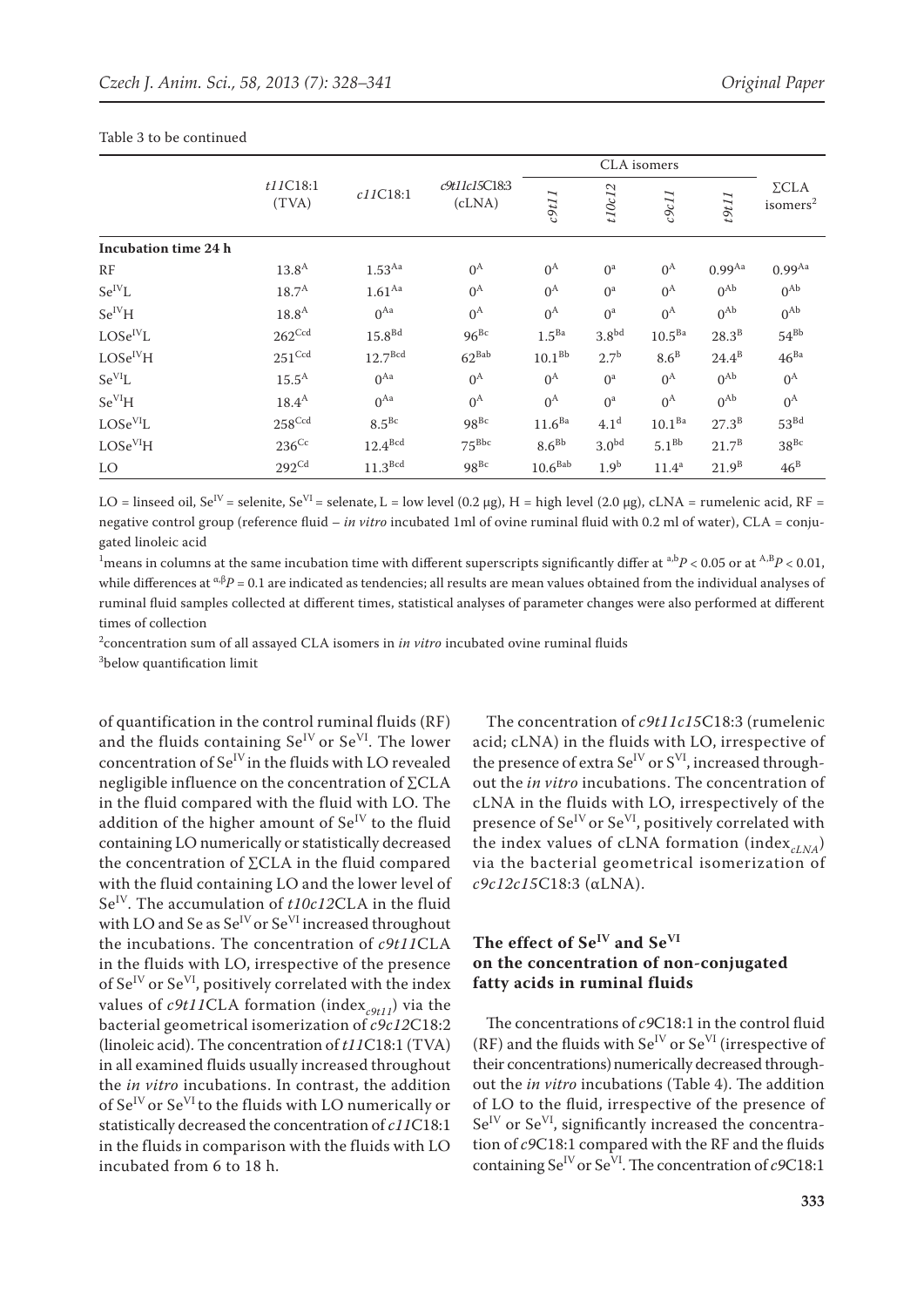Table 4. Effects<sup>1</sup> of two levels of Se<sup>IV</sup> and Se<sup>VI</sup> on the concentration of c9C18:1 (µg/ml) and index values of c9t11c15C18:3 formation (index<sub>cLNA</sub>), the final biohydrogenation of *t11*C18:1 to C18:0 (index<sub>C18:0</sub>), *c9t11CLA* formation (index<sub>c9t11</sub>), and the initial biohydrogenation of *c9t11CLA* and *t9t11CLA* to TVA (index<sub>TVA</sub>) in *in vitr* fluids containing linseed oil

| Group                                                                    | c9C18:1             | $\overline{2}$<br>${\rm Index}_{\it cLNA}$ | $\sqrt{3}$<br>$\mathrm{Index}_{\mathrm{C18:0}}$ | $\overline{4}$<br>$\mathrm{Index}_{c9t11}$ | ${\rm Index}_{{\rm TV\!A}}^{\vphantom{A^A}5}$ |
|--------------------------------------------------------------------------|---------------------|--------------------------------------------|-------------------------------------------------|--------------------------------------------|-----------------------------------------------|
| Incubation time 0 h                                                      |                     |                                            |                                                 |                                            |                                               |
| RF                                                                       | $11.9^{\rm A}$      | $\boldsymbol{0}$                           | $0.897$ <sup>a</sup>                            | $\boldsymbol{0}$                           | $1.000^{\mathrm{Aa}}$                         |
| $Se^{IV}L$                                                               | $11.4^A$            | $\mathbf{0}$                               | $0.898^{a}$                                     | $\boldsymbol{0}$                           | $1.000^{Aa}$                                  |
| $Se^{IV}H$                                                               | $11.5^{\rm A}$      | $\boldsymbol{0}$                           | $0.893$ <sup>a</sup>                            | $\boldsymbol{0}$                           | $1.000^{\mathrm{Aa}}$                         |
| $\text{LOSe}^{\text{IV}}\text{L}$                                        | 144 <sup>b</sup>    | $\mathbf{0}$                               | $0.923^{b}$                                     | $\boldsymbol{0}$                           | 1.000 <sup>Aa</sup>                           |
| $\ensuremath{\mathrm{LOSe}^{\mathrm{IV}}}\xspace\ensuremath{\mathrm{H}}$ | $132^{Ba}$          | $\mathbf{0}$                               | $0.918^{ab}$                                    | $\boldsymbol{0}$                           | $1.000^{\mathrm{Aa}}$                         |
| $Se^{VI}L$                                                               | $10.6^{\rm A}$      | $\boldsymbol{0}$                           | $0.891$ <sup>a</sup>                            | $\boldsymbol{0}$                           | $1.000^{Aa}$                                  |
| $Se^{VI}H$                                                               | $11.7^{\rm A}$      | $\boldsymbol{0}$                           | $0.883^{a}$                                     | $\boldsymbol{0}$                           | $1.000^{Aa}$                                  |
| LOSe <sup>VI</sup> L                                                     | $150^{Ba}$          | $\mathbf{0}$                               | $0.921^{ab}$                                    | $\boldsymbol{0}$                           | $1.000^{\mathrm{Aa}}$                         |
| $\rm LOSe^{VI}H$                                                         | $147^{Ba}$          | $\mathbf{0}$                               | $0.925^{b}$                                     | $\boldsymbol{0}$                           | $1.000^{Aa}$                                  |
| LO                                                                       | $151^{Ba}$          | $\boldsymbol{0}$                           | $0.924^{b}$                                     | $\boldsymbol{0}$                           | $1.000^{Aa}$                                  |
| Incubation time 6 h                                                      |                     |                                            |                                                 |                                            |                                               |
| RF                                                                       | $11.7^{\rm A}$      | $0^a$                                      | $0.892^{A}$                                     | $0^{\rm A}$                                | $0.880^{\rm A\small Bb}$                      |
| $Se^{IV}L$                                                               | $12.1^{\mathrm{A}}$ | $0^a$                                      | $0.888^{A}$                                     | $0^{\rm A}$                                | 1.000 <sup>A</sup>                            |
| $Se^{IV}H$                                                               | 11.0 <sup>A</sup>   | $0^a$                                      | 0.891 <sup>A</sup>                              | $0^{\rm A}$                                | $1.000^{\mathrm{A}}$                          |
| $LOSe^{IV}L$                                                             | $203^{\rm Bb}$      | $0.142^{b}$                                | 0.581 <sup>B</sup>                              | $0.152^{\rm B}$                            | $0.725^{\rm B}$                               |
| LOSe <sup>IV</sup> H                                                     | $180^{Bb}$          | $0.156^{b}$                                | $0.624^{B}$                                     | $0.111^{B}$                                | $0.745^{\rm B}$                               |
| $Se^{VI}L$                                                               | 10.8 <sup>A</sup>   | $0^a$                                      | $0.897^{\rm A}$                                 | $0^{\rm A}$                                | $0.914^{A}$                                   |
| $Se^{VI}H$                                                               | $10.6^{\rm A}$      | $0^a$                                      | $0.896^{A}$                                     | $0^{\rm A}$                                | 1.000 <sup>A</sup>                            |
| LOSe <sup>VI</sup> L                                                     | $188^{\rm Bb}$      | $0.171^{b}$                                | $0.610^{B}$                                     | $0.118^{\rm B}$                            | $0.736^{\rm B}$                               |
| LOSe <sup>VI</sup> H                                                     | $1192^{Bb}$         | $0.139^{b}$                                | $0.575^{\rm B}$                                 | $0.128^{B}$                                | $0.763^{\rm B}$                               |
| LO                                                                       | $194^{Bb}$          | $0.172^{b}$                                | $0.617^{\rm B}$                                 | $0.135^{B}$                                | $0.728^{B}$                                   |
| Incubation time 12 h                                                     |                     |                                            |                                                 |                                            |                                               |
| RF                                                                       | $9.2^{\text{A}}$    | $0^a$                                      | $0.884^{A}$                                     | $0^{\rm A}$                                | $0.932$ <sup>Aab</sup>                        |
| $\rm Se^{IV}L$                                                           | $10.2^{\text{A}}$   | $0^a$                                      | $0.878^{A}$                                     | $0^{\rm B}$                                | $1.000^{A}$                                   |
| $Se^{IV}H$                                                               | 10.9 <sup>A</sup>   | $0^a$                                      | $0.867^{\rm A}$                                 | $0^{\text{B}}$                             | $1.000^{A}$                                   |
| $\rm LOSe^{IV}L$                                                         | $202^{Bb}$          | 0.280 <sup>b</sup>                         | $0.447^{\rm B}$                                 | 0.089 <sup>B</sup>                         | $0.853^{\mathrm{Ab}}$                         |
| LOSe <sup>IV</sup> H                                                     | $201^{Bb}$          | $0.243^{b}$                                | $0.519^{B}$                                     | $0.094^{\rm B}$                            | $0.823^{B}$                                   |
| $Se^{VI}L$                                                               | $10.2^{\text{A}}$   | $0^a$                                      | $0.872^{A}$                                     | $0^{\text{B}}$                             | 1.000 <sup>A</sup>                            |
| $Se^{VI}H$                                                               | $11.0^{\rm A}$      | $0^a$                                      | $0.873^{A}$                                     | $0^{\rm A}$                                | $1.000^{\mathrm{A}}$                          |
| LOSe <sup>VI</sup> L                                                     | $206^{\rm Bb}$      | $0.247^{b}$                                | $0.537^{B}$                                     | $0.091^{B}$                                | $0.843^{Ab}$                                  |
| LOSe <sup>VI</sup> H                                                     | $206^{Bb}$          | $0.214^{b}$                                | $0.509^{B}$                                     | $0.086^{\rm B}$                            | $0.813^{Ab}$                                  |
| LO                                                                       | $213^{Bb}$          | $0.311^{b}$                                | $0.502^{\rm B}$                                 | $0.098\textsuperscript{B}$                 | $0.820^{b}$                                   |
| Incubation time 18 h                                                     |                     |                                            |                                                 |                                            |                                               |
| RF                                                                       | $6.5^{\text{A}}$    | $0^a$                                      | $0.892^{A}$                                     | $0^{\rm A}$                                | 1.000 <sup>A</sup>                            |
| $Se^{IV}L$                                                               | $8.5^{\rm A}$       | 0 <sup>a</sup>                             | $0.879^{A}$                                     | $0^{\rm A}$                                | 1.000 <sup>A</sup>                            |
| $\rm Se^{IV}H$                                                           | $8.7^{\rm A}$       | $0^a$                                      | $0.874^{A}$                                     | $0^{\rm A}$                                | 1.000 <sup>A</sup>                            |
| $\rm LOSe^{IV}L$                                                         | $205^{Bb}$          | 0.302 <sup>b</sup>                         | $0.417^{B}$                                     | $0.134^{\rm Bb}$                           | $0.879^{Ab}$                                  |
| LOSe <sup>IV</sup> H                                                     | $204^{Bb}$          | $0.242^{b}$                                | $0.516^{\rm B}$                                 | $0.074^{Ba}$                               | $0.861^{Ab}$                                  |
| $Se^{VI}L$                                                               | $8.2^{\rm A}$       | $0^a$                                      | $0.887^{\rm A}$                                 | $0^{\rm A}$                                | 1.000 <sup>A</sup>                            |
| $Se^{VI}H$                                                               | 9.1 <sup>A</sup>    | $0^a$                                      | $0.873^{A}$                                     | $0^{\rm A}$                                | 1.000 <sup>A</sup>                            |
| LOSe <sup>VI</sup> L                                                     | $211^{Bb}$          | $0.295^{b}$                                | $0.490^{B}$                                     | $0.100^{\rm Bba}$                          | $0.853^{Ab}$                                  |
| LOSe <sup>VI</sup> H                                                     | $212^{\rm Bb}$      | $0.256^{\rm b}$                            | $0.537^{B}$                                     | $0.074^{\mbox{\scriptsize \sc{Ba}}}$       | $0.848^{\mathrm{Ab}}$                         |
| LO                                                                       | $224^{Bb}$          | $0.318^{b}$                                | $0.513^B$                                       | $0.124^{Bb}$                               | $0.843^{Ab}$                                  |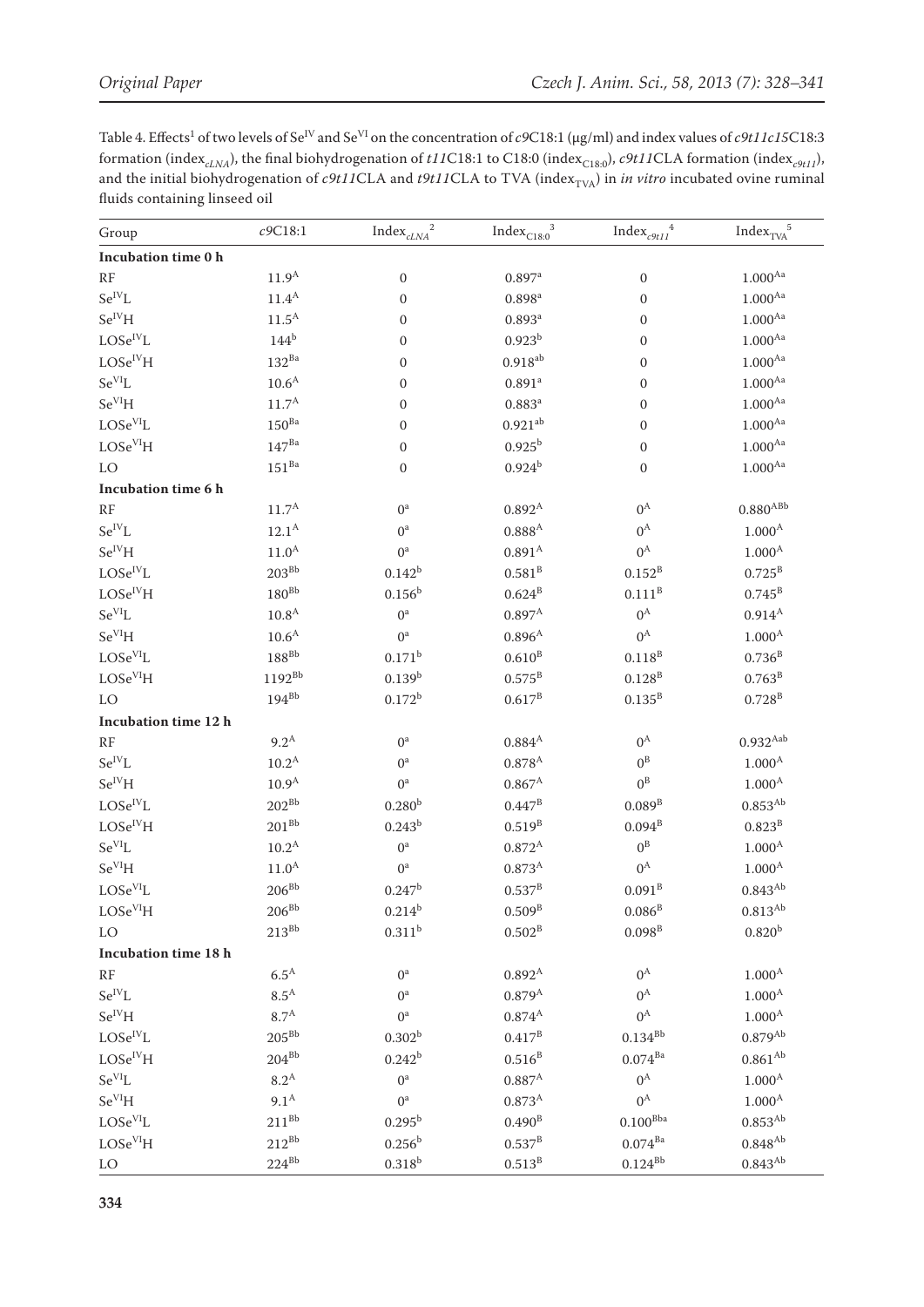| Group                | c9C18:1          | ${\rm Index}_{\it cLNA}^{\vphantom{A^A}^2}$ | $Index_{C18:0}^3$ | ${\rm Index}_{c9t11}^{\quad 4}$ | ${\rm Index}_{\rm TVA}{}^5$ |
|----------------------|------------------|---------------------------------------------|-------------------|---------------------------------|-----------------------------|
| Incubation time 24 h |                  |                                             |                   |                                 |                             |
| RF                   | 5.2 <sup>A</sup> | O <sup>a</sup>                              | $0.900^{Aa}$      | $0^{\rm A}$                     | $0.933^{Aa}$                |
| $\rm Se^{IV}L$       | 7.4 <sup>A</sup> | O <sup>a</sup>                              | $0.877^{Ab}$      | $0^{\rm A}$                     | $1.000^{A}$                 |
| $Se^{IV}H$           | $7.5^{\text{A}}$ | $0^a$                                       | $0.875^{A}$       | $0^{\rm A}$                     | $1.000^{A}$                 |
| $LOSe^{IV}L$         | $213^{Bb}$       | $0.338^{b}$                                 | $0.504^{\rm B}$   | $0.110^{B}$                     | $0.868^{Ab}$                |
| LOSe <sup>IV</sup> H | $205^{Bb}$       | $0.244^{b}$                                 | $0.525^{\rm B}$   | $0.099^{B}$                     | $0.879^{Ab}$                |
| $Se^{VI}L$           | 6.3 <sup>A</sup> | $0^a$                                       | $0.901^{Aa}$      | $0^{\rm A}$                     | $1.000^{A}$                 |
| Se <sup>VI</sup> H   | $8.1^{\rm A}$    | $0^a$                                       | $0.884^{A}$       | $0^{\rm A}$                     | $1.000^{A}$                 |
| LOSe <sup>VI</sup> L | $214^{Bb}$       | $0.345^{\rm b}$                             | $0.515^{\rm B}$   | $0.109^{B}$                     | $0.869^{Ab}$                |
| LOSe <sup>VI</sup> H | $210^{Bb}$       | $0.275^{\rm b}$                             | $0.572^{\rm B}$   | $0.081^{B}$                     | $0.886^{Ab}$                |
| LO                   | $215^{Bb}$       | $0.339^{b}$                                 | $0.487^{B}$       | $0.100^{B}$                     | $0.900^{Ab}$                |

LO = linseed oil,  $Se^{IV}$  = selenite,  $Se^{VI}$  = selenate, L = low level (0.2 µg), H = high level (2.0 µg), cLNA = rumelenic acid, αLNA = α-linolenic acid, LA = linoleic acid, RF = negative control group, CLA = conjugated linoleic acid, TVA = *t11*C18:1 <sup>1</sup> means in columns at the same incubation time with different superscripts significantly differ at  $a,bP < 0.05$  or at  $A,BP < 0.01$ , while differences at <sup>α,β</sup>P = 0.1 are indicated as tendencies; all results are mean values obtained from the individual analyses of ruminal fluid samples collected at different times, statistical analyses of parameter changes were also performed at different times of collection

<sup>2</sup>index of *c9t11c15C*18:3 (cLNA) formation (index<sub>*cLNA*</sub>) via bacterial geometrical isomerization of *c9c12c15C*18:3 (αLNA)  $(index_{c9t11c15C18:3} = cLNA/(cLNA + \alpha LNA))$ 

<sup>3</sup>index of the final biohydrogenation of *t11*C18:1 (TVA) to C18:0 (index<sub>C18:0</sub> = C18:0/(C18:0 + TVA))

<sup>4</sup>index of *c9t11*CLA formation via bacterial geometrical isomerization of *c9c12*C18:2 (LA) (index<sub>*c9t11*</sub> = *c9t11*CLA/(*c9t11*CLA + LA)) <sup>5</sup>index of the initial biohydrogenation of *c9t11*CLA and *t9t11*CLA to TVA (index<sub>TVA</sub> = TVA/(TVA + *c9t11*CLA + *t9t11*CLA))

in the fluids containing LO, irrespective of the presence of  $Se^{IV}$  or  $Se^{VI}$ , is higher for incubation at all times from 6 h compared with the concentration of *c9*C18:1 in the fluids enriched with LO with or without  $Se^{IV}$  or  $Se^{VI}$  at 0 h.

The concentration sum of the geometric and positional isomers of C18:1 (ΣC18:1) in the RF and the fluids with  $Se^{IV}$  or  $Se^{VI}$ , irrespective of the extra Se concentration, varies negligibly throughout the *in vitro* incubations (Table 5). LO added to the fluid considerably stimulated the accumulation of ΣC18:1 throughout the incubation compared with the RF or fluids enriched with  $Se^{IV}$  or  $Se^{VI}$ .  $Se^{IV}$  or SeVI added to the fluid with LO also increased the concentration of ΣC18:1 compared with the RF and the fluids with  $Se^{IV}$  or  $Se^{VI}$ . The concentrations of C16:0 and C18:0 in the RF and in the fluids containing LO with or without Se as  $Se^{IV}$  or  $Se^{VI}$ numerically or statistically increased throughout the *in vitro* incubations. The concentrations of C16:0 and C18:0 in the RF or the fluids with  $Se^{IV}$ or SeVI were lower than in the fluids containing LO without or with Se as  $Se^{IV}$  or  $Se^{VI}$ .  $Se^{IV}$  or  $Se^{VI}$ added to the fluid containing LO had a small and

inconsistent effect on the concentrations of C16:0 and C18:0 compared with the fluids with LO.

Linolenic acid (*c9c12c15*C18:3; αLNA) was quantitatively analyzed in the fluids containing LO, irrespective of the presence of  $Se^{IV}$  or  $Se^{VI}$ (Table 5), whereas in the RF and the fluids with  $Se^{IV}$  or  $Se^{VI}$ , the concentration of  $\alpha$ LNA was below the detection limit. The concentration of αLNA decreased throughout the incubation of the fluids containing LO with or without  $Se^{IV}$  or SeVI, irrespective of their concentrations. Linoleic acid (LA) was detected in all examined fluids; the concentration of LA decreased in the RF, the fluids with  $Se^{IV}$  or  $Se^{VI}$ , and the fluids containing LO with or without  $Se^{IV}$  or  $Se^{VI}$  throughout the incubations. LO added to the fluids, irrespective of the presence of  $Se^{IV}$  or  $Se^{VI}$ , significantly increased the concentration of LA compared with the fluids with  $\text{Se}^{\text{IV}}$  or  $\text{Se}^{\text{VI}}$  and the RF.  $\text{Se}^{\text{IV}}$  or  $\text{Se}^{\text{VI}}$  added to the fluid with LO revealed a negligible influence on the concentration of LA in comparison with the fluids with LO.

The level of *t9t12*C18:2 was above the quantification limit only in the fluids containing LO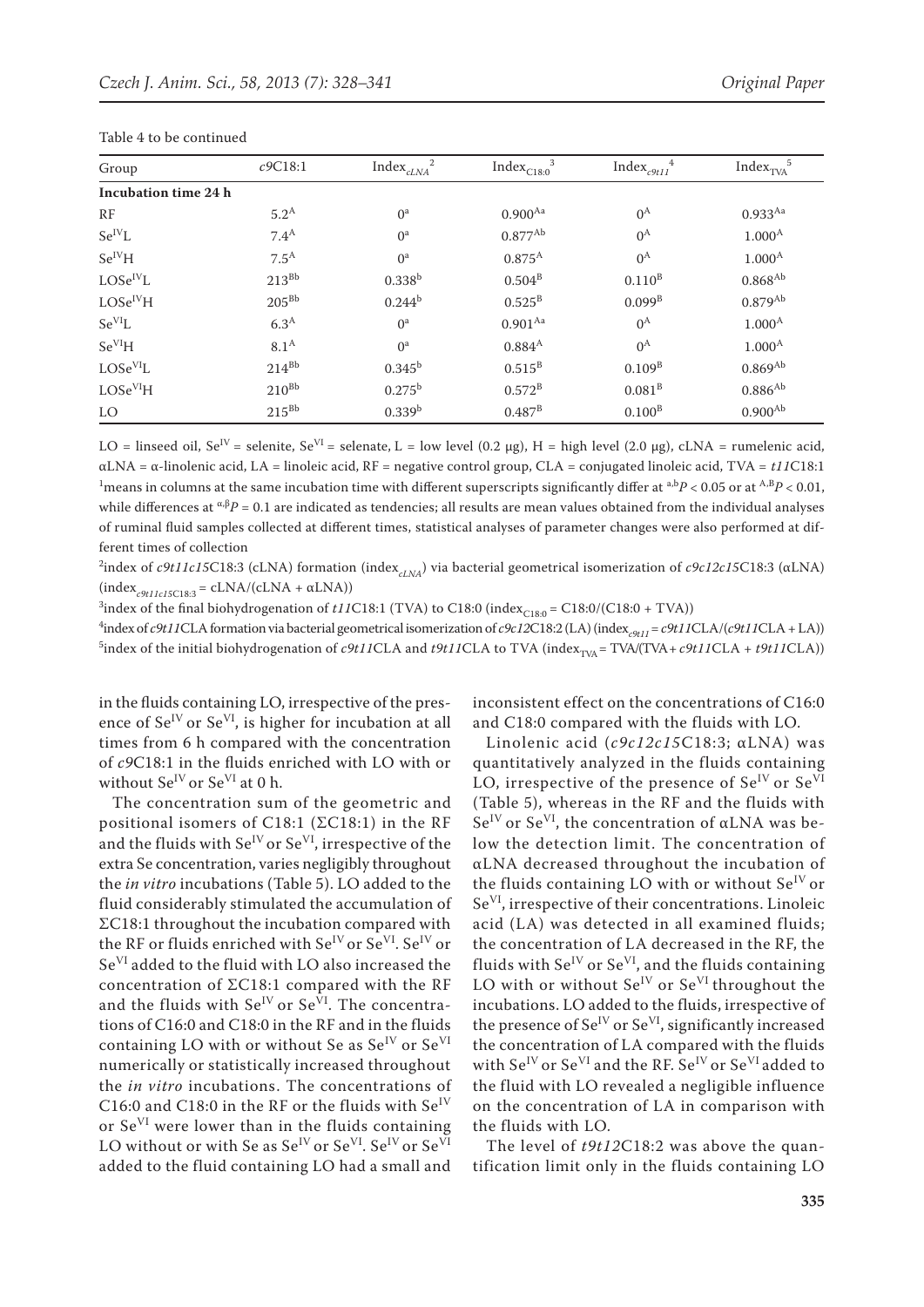Table 5. Effects<sup>1</sup> of two levels of Se<sup>IV</sup> and Se<sup>VI</sup> on the concentration of C16:0, C18:0, and selected unsaturated fatty acids  $\rm (mg/ml)$  in  $\it in$   $\it vitro$  incubated ruminal fluids containing linseed oil

| Incubation time 0 h<br>13.6 <sup>Aa</sup><br>$0^{\rm A}$<br>$24.1^{\rm A}$<br>RF<br>11.4 <sup>A</sup><br>1.84 <sup>a</sup><br>68 <sup>a</sup><br>$\Omega$<br>101 <sup>a</sup><br>$Se^{IV}I.$<br>12.6 <sup>Aa</sup><br>10.7 <sup>A</sup><br>$0^{\rm A}$<br>23.0 <sup>A</sup><br>1.91 <sup>a</sup><br>69 <sup>a</sup><br>$\mathbf{0}$<br>102 <sup>a</sup><br>$Se^{IV}H$<br>11.6 <sup>A</sup><br>$0^{\rm A}$<br>$24.7^{A}$<br>1.83 <sup>a</sup><br>13.4 <sup>Aa</sup><br>103 <sup>a</sup><br>70 <sup>a</sup><br>$\mathbf{0}$<br>$LOSe^{IV}L$<br>$123$ <sup>Ca</sup><br>$154^{Ba}$<br>$2.82^{b}$<br>$454^B$<br>103 <sup>b</sup><br>$328^{Ba}$<br>120 <sup>a</sup><br>$\Omega$<br>$414^B$<br>LOSe <sup>IV</sup> H<br>$114^{\rm Ca}$<br>$143^{\mbox{\scriptsize \sc Ba}}$<br>103 <sup>b</sup><br>$297^{Ba}$<br>$2.75^{b}$<br>122 <sup>a</sup><br>$\Omega$<br>$Se^{VI}L$<br>22.3 <sup>A</sup><br>12.3 <sup>Aa</sup><br>10.3 <sup>A</sup><br>$0^{\rm A}$<br>67 <sup>a</sup><br>2.06 <sup>a</sup><br>95 <sup>a</sup><br>$\mathbf{0}$<br>Se <sup>VI</sup> H<br>26.8 <sup>A</sup><br>11.7 <sup>A</sup><br>$0^{\rm A}$<br>2.46 <sup>a</sup><br>$14.1^{Aa}$<br>72 <sup>a</sup><br>104 <sup>a</sup><br>$\mathbf{0}$<br>LOSe <sup>VI</sup> L<br>$161^{Ba}$<br>$470^{\text{B}}$<br>$110^{\rm b}$<br>$128^{\rm Ca}$<br>$338^{\mbox{\scriptsize \sc Ba}}$<br>$3.04^{b}$<br>129 <sup>a</sup><br>$\mathbf{0}$<br>LOSe <sup>VI</sup> H<br>101 <sup>b</sup><br>$126$ <sup>Ca</sup><br>$156^{Ba}$<br>$2.66^{b}$<br>$465^{\rm B}$<br>$336^{Ba}$<br>120 <sup>a</sup><br>$\Omega$<br>111 <sup>b</sup><br>$162^{Ba}$<br>$479^B$<br>$130$ <sup>Ca</sup><br>$345^{Ba}$<br>3.59 <sup>b</sup><br>LO<br>129 <sup>a</sup><br>$\mathbf{0}$<br>Incubation time 6 h<br>$8.2^{\text{A}}$<br>$0^{\rm A}$<br>11.9 <sup>Aa</sup><br>RF<br>77 <sup>a</sup><br>$25.0^{A}$<br>1.81 <sup>a</sup><br>$\mathbf{0}$<br>111 <sup>a</sup><br>$Se^{IV}L$<br>$10.7^{Aa}$<br>89 <sup>A</sup><br>$0^{\rm A}$<br>$25.9^{A}$<br>1.81 <sup>a</sup><br>80 <sup>a</sup><br>110 <sup>a</sup><br>$\mathbf{0}$<br>$Se^{IV}H$<br>$0^{\rm A}$<br>$23.6^{A}$<br>9.6 <sup>Aa</sup><br>7.8 <sup>A</sup><br>74 <sup>a</sup><br>$\mathbf{0}$<br>1.87 <sup>a</sup><br>104 <sup>a</sup><br>$LOSe^{IV}L$<br>$310^{Bb}$<br>$553^B$<br>$132^{bc}$<br>$12^{Aa}$<br>$126$ <sup>Ca</sup><br>$301^{Ba}$<br>4.03 <sup>c</sup><br>145 <sup>a</sup><br>LOSe <sup>IV</sup> H<br>$115^{\rm Ca}$<br>$264^{\text{Bab}}$<br>$276^{Bb}$<br>$487^{\text{B}}$<br>$129^{bc}$<br>9 <sup>Aa</sup><br>6.88c<br>149 <sup>b</sup><br>$Se^{VI}I.$<br>$0^{\rm A}$<br>11.1 <sup>Aa</sup><br>8.1 <sup>A</sup><br>$23.6^{A}$<br>79 <sup>a</sup><br>$\mathbf{0}$<br>1.82 <sup>a</sup><br>111 <sup>a</sup><br>Se <sup>VI</sup> H<br>$8.1^{\text{A}}$<br>10.4 <sup>Aa</sup><br>$0^{\rm A}$<br>23.4 <sup>A</sup><br>78 <sup>a</sup><br>$2.32^{a}$<br>109 <sup>a</sup><br>$\mathbf{0}$<br>LOSe <sup>VI</sup> L<br>$131^{bc}$<br>$116$ <sup>Ca</sup><br>$292^{Bb}$<br>151 <sup>b</sup><br>503 <sup>B</sup><br>$11^{\text{Aa}}$<br>$265^{Ba}$<br>4.41 <sup>c</sup><br>LOSe <sup>VI</sup> H<br>$126^{bc}$<br>$119$ Ca<br>$284^{\mbox{\scriptsize \sc{Ba}}}$<br>$296^{Bb}$<br>$510^{\rm B}$<br>$10^{Aa}$<br>5.69 <sup>c</sup><br>141 <sup>a</sup><br>$121^{\rm Ca}$<br>$274^{\text{Bab}}$<br>$302^{\rm Bb}$<br>$524^B$<br>$135^{bc}$<br>$11^{Aa}$<br>160 <sup>b</sup><br>4.11 <sup>c</sup><br>LO<br>Incubation time12 h<br>4.6 <sup>B</sup><br>$0^{\rm A}$<br>25.3 <sup>A</sup><br>$7.5$ <sup>Aac</sup><br>RF<br>1.72 <sup>a</sup><br>123 <sup>a</sup><br>91 <sup>a</sup><br>$\mathbf{0}$<br>$Se^{IV}L$<br>$5.4^{Ac}$<br>$3.7^B$<br>$0^{\rm A}$<br>$27.0^{A}$<br>1.74 <sup>a</sup><br>120 <sup>a</sup><br>89 <sup>a</sup><br>$\Omega$<br>$Se^{IV}H$<br>$3.7^B$<br>$0^{\rm A}$<br>$29.0^{A}$<br>$5.4^{Ac}$<br>1.73 <sup>a</sup><br>118 <sup>a</sup><br>89 <sup>a</sup><br>$\mathbf{0}$<br>$LOSe^{IV}L$<br>$23^{\rm B}$<br>$102$ <sup>Ca</sup><br>$222^{Bb}$<br>$427^{Bc}$<br>5.03 <sup>c</sup><br>493 <sup>B</sup><br>$174^a$<br>144 <sup>c</sup><br>LOSe <sup>IV</sup> H<br>$16^B$<br>$228^{\rm Bb}$<br>$384^{\rm Bc}$<br>$481^B$<br>$105^{\rm Ca}$<br>$187^{\rm b}$<br>8.85 <sup>c</sup><br>149 <sup>c</sup><br>$Se^{VI}L$<br>$4.4^B$<br>$0^{\rm A}$<br>$6.1$ <sup>Aac</sup><br>$27.8^{A}$<br>1.68 <sup>a</sup><br>120 <sup>a</sup><br>90 <sup>a</sup><br>$\Omega$<br>$Se^{VI}H$<br>4.6 <sup>B</sup><br>$6.8$ <sup>Aac</sup><br>$0^{\rm A}$<br>$28.4^{A}$<br>2.17 <sup>a</sup><br>120 <sup>a</sup><br>91 <sup>a</sup><br>$\mathbf{0}$<br>$230^{\rm Bb}$<br>$414^{\rm Bc}$<br>LOSe <sup>VI</sup> L<br>$19^B$<br>$107^{\rm Ca}$<br>201 <sup>b</sup><br>$494^B$<br>$148^{\circ}$<br>6.81 <sup>c</sup><br>$\ensuremath{\text{LOSe}^{\text{VI}}}\xspace\ensuremath{\text{H}}$<br>$17^{\rm B}$<br>$116$ <sup>Ca</sup><br>$262^{Bab}$<br>$387^{Bc}$<br>$177^{\rm b}$<br>$529^B$<br>$147^{\circ}$<br>6.79 <sup>c</sup><br>$22^B$<br>$103^{\rm Ca}$<br>$217^{\rm Bb}$<br>$508^{\mbox{\scriptsize \sc Ba}}$<br>$429^{\rm Bc}$<br>200 <sup>b</sup><br>LO<br>$154^c$<br>4.10 <sup>c</sup><br>Incubation time 18 h<br>$2.4^{\mathrm{Ad}}$<br>$1.1^B$<br>$0^{\rm A}$<br>$21.6^{\rm A}$<br>90 <sup>a</sup><br>1.30 <sup>a</sup><br>RF<br>$\mathbf{0}$<br>124 <sup>a</sup><br>$\rm Se^{IV}L$<br>$1.7^{\rm B}$<br>$0^{\rm A}$<br>$27.9^{A}$<br>$3.4$ <sup>Acd</sup><br>1.73 <sup>a</sup><br>130 <sup>a</sup><br>100 <sup>a</sup><br>$\mathbf{0}$<br>$\rm Se^{IV}H$<br>$1.8^B$<br>$0^{\rm A}$<br>27.8 <sup>A</sup><br>3.7 <sup>Acd</sup><br>1.86 <sup>a</sup><br>126 <sup>a</sup><br>95 <sup>a</sup><br>$\mathbf{0}$<br>$LOSe^{IV}L$<br>$28^B$<br>90 <sup>Cb</sup><br>$192^{\rm Bb}$<br>$507^{\text{Bda}}$<br>$463^{\rm B}$<br>201 <sup>b</sup><br>$153^{\circ}$<br>5.95 <sup>c</sup><br>LOSe <sup>IV</sup> H<br>$100^{\rm Cab}$<br>$433^{Bcd\beta}$<br>$232^{bc}$<br>$460^{\text{B}}$<br>$19^B$<br>$214^{Bb}$<br>$156^{\circ}$<br>$14.13^{d}$<br>$Se^{VI}L$<br>$0^{\rm A}$<br>$3.6^{\text{Acd}}$<br>96 <sup>a</sup><br>2.0 <sup>B</sup><br>$25.0^{A}$<br>1.68 <sup>a</sup><br>$132^a$<br>$\mathbf{0}$<br>$Se^{VI}H$<br>$1.7^{\rm B}$<br>3.7 <sup>Acd</sup><br>$0^{\rm A}$<br>$27.8^{A}$<br>99 <sup>a</sup><br>$2.05^{\rm a}$<br>129 <sup>a</sup><br>$\boldsymbol{0}$<br>$459$ <sup>Bcd</sup><br>LOSe <sup>VI</sup> L<br>$23^B$<br>$102^{\mathrm{Cab}}$<br>$213^{\rm Bb}$<br>9.86 <sup>d</sup><br>$225^{bc}$<br>$495^{\text{B}}$<br>159c<br>LOSe <sup>VI</sup> H<br>$110$ <sup>Ca</sup><br>$231^{Bb}$<br>$422^{Bcg}$<br>$233^{bc}$<br>158 <sup>c</sup><br>$20^{\rm B}$<br>$12.43^{d}$<br>$501^{\text{B}}$<br>$101^{\mathrm{Cab}}$<br>$471$ <sup>Bcd</sup><br>$24^B$<br>$200^{Bb}$<br>$243^{bc}$<br>$488^{\rm B}$<br>159 <sup>c</sup><br>5.78 <sup>c</sup><br>LO | Group | C16:0 | t9t12C18:2 | c9c12C18:2<br>(LA) | $\alpha$ LNA | $\Sigma C18:1^2$ | $C20:5n-3^3$ | C18:0 | <b>ΣPUFA</b> |
|------------------------------------------------------------------------------------------------------------------------------------------------------------------------------------------------------------------------------------------------------------------------------------------------------------------------------------------------------------------------------------------------------------------------------------------------------------------------------------------------------------------------------------------------------------------------------------------------------------------------------------------------------------------------------------------------------------------------------------------------------------------------------------------------------------------------------------------------------------------------------------------------------------------------------------------------------------------------------------------------------------------------------------------------------------------------------------------------------------------------------------------------------------------------------------------------------------------------------------------------------------------------------------------------------------------------------------------------------------------------------------------------------------------------------------------------------------------------------------------------------------------------------------------------------------------------------------------------------------------------------------------------------------------------------------------------------------------------------------------------------------------------------------------------------------------------------------------------------------------------------------------------------------------------------------------------------------------------------------------------------------------------------------------------------------------------------------------------------------------------------------------------------------------------------------------------------------------------------------------------------------------------------------------------------------------------------------------------------------------------------------------------------------------------------------------------------------------------------------------------------------------------------------------------------------------------------------------------------------------------------------------------------------------------------------------------------------------------------------------------------------------------------------------------------------------------------------------------------------------------------------------------------------------------------------------------------------------------------------------------------------------------------------------------------------------------------------------------------------------------------------------------------------------------------------------------------------------------------------------------------------------------------------------------------------------------------------------------------------------------------------------------------------------------------------------------------------------------------------------------------------------------------------------------------------------------------------------------------------------------------------------------------------------------------------------------------------------------------------------------------------------------------------------------------------------------------------------------------------------------------------------------------------------------------------------------------------------------------------------------------------------------------------------------------------------------------------------------------------------------------------------------------------------------------------------------------------------------------------------------------------------------------------------------------------------------------------------------------------------------------------------------------------------------------------------------------------------------------------------------------------------------------------------------------------------------------------------------------------------------------------------------------------------------------------------------------------------------------------------------------------------------------------------------------------------------------------------------------------------------------------------------------------------------------------------------------------------------------------------------------------------------------------------------------------------------------------------------------------------------------------------------------------------------------------------------------------------------------------------------------------------------------------------------------------------------------------------------------------------------------------------------------------------------------------------------------------------------------------------------------------------------------------------------------------------------------------------------------------------------------------------------------------------------------------------------------------------------------------------------------------------------------------------------------------------------------------------------------------------------------------------------------------------------------------------------------------------------------------------------------------------------------------------------------------------------------------------------------------------------------------------------------------------------------------------------------------------------------------------------------------------------------------------------------------------------------------------------------------------------------------------------------------------------------------------------------------------------------------------------------------------------------------------------------------------------------------------------------------------------------------------------------------------------------------------------------------------------------------|-------|-------|------------|--------------------|--------------|------------------|--------------|-------|--------------|
|                                                                                                                                                                                                                                                                                                                                                                                                                                                                                                                                                                                                                                                                                                                                                                                                                                                                                                                                                                                                                                                                                                                                                                                                                                                                                                                                                                                                                                                                                                                                                                                                                                                                                                                                                                                                                                                                                                                                                                                                                                                                                                                                                                                                                                                                                                                                                                                                                                                                                                                                                                                                                                                                                                                                                                                                                                                                                                                                                                                                                                                                                                                                                                                                                                                                                                                                                                                                                                                                                                                                                                                                                                                                                                                                                                                                                                                                                                                                                                                                                                                                                                                                                                                                                                                                                                                                                                                                                                                                                                                                                                                                                                                                                                                                                                                                                                                                                                                                                                                                                                                                                                                                                                                                                                                                                                                                                                                                                                                                                                                                                                                                                                                                                                                                                                                                                                                                                                                                                                                                                                                                                                                                                                                                                                                                                                                                                                                                                                                                                                                                                                                                                                                                                                                                    |       |       |            |                    |              |                  |              |       |              |
|                                                                                                                                                                                                                                                                                                                                                                                                                                                                                                                                                                                                                                                                                                                                                                                                                                                                                                                                                                                                                                                                                                                                                                                                                                                                                                                                                                                                                                                                                                                                                                                                                                                                                                                                                                                                                                                                                                                                                                                                                                                                                                                                                                                                                                                                                                                                                                                                                                                                                                                                                                                                                                                                                                                                                                                                                                                                                                                                                                                                                                                                                                                                                                                                                                                                                                                                                                                                                                                                                                                                                                                                                                                                                                                                                                                                                                                                                                                                                                                                                                                                                                                                                                                                                                                                                                                                                                                                                                                                                                                                                                                                                                                                                                                                                                                                                                                                                                                                                                                                                                                                                                                                                                                                                                                                                                                                                                                                                                                                                                                                                                                                                                                                                                                                                                                                                                                                                                                                                                                                                                                                                                                                                                                                                                                                                                                                                                                                                                                                                                                                                                                                                                                                                                                                    |       |       |            |                    |              |                  |              |       |              |
|                                                                                                                                                                                                                                                                                                                                                                                                                                                                                                                                                                                                                                                                                                                                                                                                                                                                                                                                                                                                                                                                                                                                                                                                                                                                                                                                                                                                                                                                                                                                                                                                                                                                                                                                                                                                                                                                                                                                                                                                                                                                                                                                                                                                                                                                                                                                                                                                                                                                                                                                                                                                                                                                                                                                                                                                                                                                                                                                                                                                                                                                                                                                                                                                                                                                                                                                                                                                                                                                                                                                                                                                                                                                                                                                                                                                                                                                                                                                                                                                                                                                                                                                                                                                                                                                                                                                                                                                                                                                                                                                                                                                                                                                                                                                                                                                                                                                                                                                                                                                                                                                                                                                                                                                                                                                                                                                                                                                                                                                                                                                                                                                                                                                                                                                                                                                                                                                                                                                                                                                                                                                                                                                                                                                                                                                                                                                                                                                                                                                                                                                                                                                                                                                                                                                    |       |       |            |                    |              |                  |              |       |              |
|                                                                                                                                                                                                                                                                                                                                                                                                                                                                                                                                                                                                                                                                                                                                                                                                                                                                                                                                                                                                                                                                                                                                                                                                                                                                                                                                                                                                                                                                                                                                                                                                                                                                                                                                                                                                                                                                                                                                                                                                                                                                                                                                                                                                                                                                                                                                                                                                                                                                                                                                                                                                                                                                                                                                                                                                                                                                                                                                                                                                                                                                                                                                                                                                                                                                                                                                                                                                                                                                                                                                                                                                                                                                                                                                                                                                                                                                                                                                                                                                                                                                                                                                                                                                                                                                                                                                                                                                                                                                                                                                                                                                                                                                                                                                                                                                                                                                                                                                                                                                                                                                                                                                                                                                                                                                                                                                                                                                                                                                                                                                                                                                                                                                                                                                                                                                                                                                                                                                                                                                                                                                                                                                                                                                                                                                                                                                                                                                                                                                                                                                                                                                                                                                                                                                    |       |       |            |                    |              |                  |              |       |              |
|                                                                                                                                                                                                                                                                                                                                                                                                                                                                                                                                                                                                                                                                                                                                                                                                                                                                                                                                                                                                                                                                                                                                                                                                                                                                                                                                                                                                                                                                                                                                                                                                                                                                                                                                                                                                                                                                                                                                                                                                                                                                                                                                                                                                                                                                                                                                                                                                                                                                                                                                                                                                                                                                                                                                                                                                                                                                                                                                                                                                                                                                                                                                                                                                                                                                                                                                                                                                                                                                                                                                                                                                                                                                                                                                                                                                                                                                                                                                                                                                                                                                                                                                                                                                                                                                                                                                                                                                                                                                                                                                                                                                                                                                                                                                                                                                                                                                                                                                                                                                                                                                                                                                                                                                                                                                                                                                                                                                                                                                                                                                                                                                                                                                                                                                                                                                                                                                                                                                                                                                                                                                                                                                                                                                                                                                                                                                                                                                                                                                                                                                                                                                                                                                                                                                    |       |       |            |                    |              |                  |              |       |              |
|                                                                                                                                                                                                                                                                                                                                                                                                                                                                                                                                                                                                                                                                                                                                                                                                                                                                                                                                                                                                                                                                                                                                                                                                                                                                                                                                                                                                                                                                                                                                                                                                                                                                                                                                                                                                                                                                                                                                                                                                                                                                                                                                                                                                                                                                                                                                                                                                                                                                                                                                                                                                                                                                                                                                                                                                                                                                                                                                                                                                                                                                                                                                                                                                                                                                                                                                                                                                                                                                                                                                                                                                                                                                                                                                                                                                                                                                                                                                                                                                                                                                                                                                                                                                                                                                                                                                                                                                                                                                                                                                                                                                                                                                                                                                                                                                                                                                                                                                                                                                                                                                                                                                                                                                                                                                                                                                                                                                                                                                                                                                                                                                                                                                                                                                                                                                                                                                                                                                                                                                                                                                                                                                                                                                                                                                                                                                                                                                                                                                                                                                                                                                                                                                                                                                    |       |       |            |                    |              |                  |              |       |              |
|                                                                                                                                                                                                                                                                                                                                                                                                                                                                                                                                                                                                                                                                                                                                                                                                                                                                                                                                                                                                                                                                                                                                                                                                                                                                                                                                                                                                                                                                                                                                                                                                                                                                                                                                                                                                                                                                                                                                                                                                                                                                                                                                                                                                                                                                                                                                                                                                                                                                                                                                                                                                                                                                                                                                                                                                                                                                                                                                                                                                                                                                                                                                                                                                                                                                                                                                                                                                                                                                                                                                                                                                                                                                                                                                                                                                                                                                                                                                                                                                                                                                                                                                                                                                                                                                                                                                                                                                                                                                                                                                                                                                                                                                                                                                                                                                                                                                                                                                                                                                                                                                                                                                                                                                                                                                                                                                                                                                                                                                                                                                                                                                                                                                                                                                                                                                                                                                                                                                                                                                                                                                                                                                                                                                                                                                                                                                                                                                                                                                                                                                                                                                                                                                                                                                    |       |       |            |                    |              |                  |              |       |              |
|                                                                                                                                                                                                                                                                                                                                                                                                                                                                                                                                                                                                                                                                                                                                                                                                                                                                                                                                                                                                                                                                                                                                                                                                                                                                                                                                                                                                                                                                                                                                                                                                                                                                                                                                                                                                                                                                                                                                                                                                                                                                                                                                                                                                                                                                                                                                                                                                                                                                                                                                                                                                                                                                                                                                                                                                                                                                                                                                                                                                                                                                                                                                                                                                                                                                                                                                                                                                                                                                                                                                                                                                                                                                                                                                                                                                                                                                                                                                                                                                                                                                                                                                                                                                                                                                                                                                                                                                                                                                                                                                                                                                                                                                                                                                                                                                                                                                                                                                                                                                                                                                                                                                                                                                                                                                                                                                                                                                                                                                                                                                                                                                                                                                                                                                                                                                                                                                                                                                                                                                                                                                                                                                                                                                                                                                                                                                                                                                                                                                                                                                                                                                                                                                                                                                    |       |       |            |                    |              |                  |              |       |              |
|                                                                                                                                                                                                                                                                                                                                                                                                                                                                                                                                                                                                                                                                                                                                                                                                                                                                                                                                                                                                                                                                                                                                                                                                                                                                                                                                                                                                                                                                                                                                                                                                                                                                                                                                                                                                                                                                                                                                                                                                                                                                                                                                                                                                                                                                                                                                                                                                                                                                                                                                                                                                                                                                                                                                                                                                                                                                                                                                                                                                                                                                                                                                                                                                                                                                                                                                                                                                                                                                                                                                                                                                                                                                                                                                                                                                                                                                                                                                                                                                                                                                                                                                                                                                                                                                                                                                                                                                                                                                                                                                                                                                                                                                                                                                                                                                                                                                                                                                                                                                                                                                                                                                                                                                                                                                                                                                                                                                                                                                                                                                                                                                                                                                                                                                                                                                                                                                                                                                                                                                                                                                                                                                                                                                                                                                                                                                                                                                                                                                                                                                                                                                                                                                                                                                    |       |       |            |                    |              |                  |              |       |              |
|                                                                                                                                                                                                                                                                                                                                                                                                                                                                                                                                                                                                                                                                                                                                                                                                                                                                                                                                                                                                                                                                                                                                                                                                                                                                                                                                                                                                                                                                                                                                                                                                                                                                                                                                                                                                                                                                                                                                                                                                                                                                                                                                                                                                                                                                                                                                                                                                                                                                                                                                                                                                                                                                                                                                                                                                                                                                                                                                                                                                                                                                                                                                                                                                                                                                                                                                                                                                                                                                                                                                                                                                                                                                                                                                                                                                                                                                                                                                                                                                                                                                                                                                                                                                                                                                                                                                                                                                                                                                                                                                                                                                                                                                                                                                                                                                                                                                                                                                                                                                                                                                                                                                                                                                                                                                                                                                                                                                                                                                                                                                                                                                                                                                                                                                                                                                                                                                                                                                                                                                                                                                                                                                                                                                                                                                                                                                                                                                                                                                                                                                                                                                                                                                                                                                    |       |       |            |                    |              |                  |              |       |              |
|                                                                                                                                                                                                                                                                                                                                                                                                                                                                                                                                                                                                                                                                                                                                                                                                                                                                                                                                                                                                                                                                                                                                                                                                                                                                                                                                                                                                                                                                                                                                                                                                                                                                                                                                                                                                                                                                                                                                                                                                                                                                                                                                                                                                                                                                                                                                                                                                                                                                                                                                                                                                                                                                                                                                                                                                                                                                                                                                                                                                                                                                                                                                                                                                                                                                                                                                                                                                                                                                                                                                                                                                                                                                                                                                                                                                                                                                                                                                                                                                                                                                                                                                                                                                                                                                                                                                                                                                                                                                                                                                                                                                                                                                                                                                                                                                                                                                                                                                                                                                                                                                                                                                                                                                                                                                                                                                                                                                                                                                                                                                                                                                                                                                                                                                                                                                                                                                                                                                                                                                                                                                                                                                                                                                                                                                                                                                                                                                                                                                                                                                                                                                                                                                                                                                    |       |       |            |                    |              |                  |              |       |              |
|                                                                                                                                                                                                                                                                                                                                                                                                                                                                                                                                                                                                                                                                                                                                                                                                                                                                                                                                                                                                                                                                                                                                                                                                                                                                                                                                                                                                                                                                                                                                                                                                                                                                                                                                                                                                                                                                                                                                                                                                                                                                                                                                                                                                                                                                                                                                                                                                                                                                                                                                                                                                                                                                                                                                                                                                                                                                                                                                                                                                                                                                                                                                                                                                                                                                                                                                                                                                                                                                                                                                                                                                                                                                                                                                                                                                                                                                                                                                                                                                                                                                                                                                                                                                                                                                                                                                                                                                                                                                                                                                                                                                                                                                                                                                                                                                                                                                                                                                                                                                                                                                                                                                                                                                                                                                                                                                                                                                                                                                                                                                                                                                                                                                                                                                                                                                                                                                                                                                                                                                                                                                                                                                                                                                                                                                                                                                                                                                                                                                                                                                                                                                                                                                                                                                    |       |       |            |                    |              |                  |              |       |              |
|                                                                                                                                                                                                                                                                                                                                                                                                                                                                                                                                                                                                                                                                                                                                                                                                                                                                                                                                                                                                                                                                                                                                                                                                                                                                                                                                                                                                                                                                                                                                                                                                                                                                                                                                                                                                                                                                                                                                                                                                                                                                                                                                                                                                                                                                                                                                                                                                                                                                                                                                                                                                                                                                                                                                                                                                                                                                                                                                                                                                                                                                                                                                                                                                                                                                                                                                                                                                                                                                                                                                                                                                                                                                                                                                                                                                                                                                                                                                                                                                                                                                                                                                                                                                                                                                                                                                                                                                                                                                                                                                                                                                                                                                                                                                                                                                                                                                                                                                                                                                                                                                                                                                                                                                                                                                                                                                                                                                                                                                                                                                                                                                                                                                                                                                                                                                                                                                                                                                                                                                                                                                                                                                                                                                                                                                                                                                                                                                                                                                                                                                                                                                                                                                                                                                    |       |       |            |                    |              |                  |              |       |              |
|                                                                                                                                                                                                                                                                                                                                                                                                                                                                                                                                                                                                                                                                                                                                                                                                                                                                                                                                                                                                                                                                                                                                                                                                                                                                                                                                                                                                                                                                                                                                                                                                                                                                                                                                                                                                                                                                                                                                                                                                                                                                                                                                                                                                                                                                                                                                                                                                                                                                                                                                                                                                                                                                                                                                                                                                                                                                                                                                                                                                                                                                                                                                                                                                                                                                                                                                                                                                                                                                                                                                                                                                                                                                                                                                                                                                                                                                                                                                                                                                                                                                                                                                                                                                                                                                                                                                                                                                                                                                                                                                                                                                                                                                                                                                                                                                                                                                                                                                                                                                                                                                                                                                                                                                                                                                                                                                                                                                                                                                                                                                                                                                                                                                                                                                                                                                                                                                                                                                                                                                                                                                                                                                                                                                                                                                                                                                                                                                                                                                                                                                                                                                                                                                                                                                    |       |       |            |                    |              |                  |              |       |              |
|                                                                                                                                                                                                                                                                                                                                                                                                                                                                                                                                                                                                                                                                                                                                                                                                                                                                                                                                                                                                                                                                                                                                                                                                                                                                                                                                                                                                                                                                                                                                                                                                                                                                                                                                                                                                                                                                                                                                                                                                                                                                                                                                                                                                                                                                                                                                                                                                                                                                                                                                                                                                                                                                                                                                                                                                                                                                                                                                                                                                                                                                                                                                                                                                                                                                                                                                                                                                                                                                                                                                                                                                                                                                                                                                                                                                                                                                                                                                                                                                                                                                                                                                                                                                                                                                                                                                                                                                                                                                                                                                                                                                                                                                                                                                                                                                                                                                                                                                                                                                                                                                                                                                                                                                                                                                                                                                                                                                                                                                                                                                                                                                                                                                                                                                                                                                                                                                                                                                                                                                                                                                                                                                                                                                                                                                                                                                                                                                                                                                                                                                                                                                                                                                                                                                    |       |       |            |                    |              |                  |              |       |              |
|                                                                                                                                                                                                                                                                                                                                                                                                                                                                                                                                                                                                                                                                                                                                                                                                                                                                                                                                                                                                                                                                                                                                                                                                                                                                                                                                                                                                                                                                                                                                                                                                                                                                                                                                                                                                                                                                                                                                                                                                                                                                                                                                                                                                                                                                                                                                                                                                                                                                                                                                                                                                                                                                                                                                                                                                                                                                                                                                                                                                                                                                                                                                                                                                                                                                                                                                                                                                                                                                                                                                                                                                                                                                                                                                                                                                                                                                                                                                                                                                                                                                                                                                                                                                                                                                                                                                                                                                                                                                                                                                                                                                                                                                                                                                                                                                                                                                                                                                                                                                                                                                                                                                                                                                                                                                                                                                                                                                                                                                                                                                                                                                                                                                                                                                                                                                                                                                                                                                                                                                                                                                                                                                                                                                                                                                                                                                                                                                                                                                                                                                                                                                                                                                                                                                    |       |       |            |                    |              |                  |              |       |              |
|                                                                                                                                                                                                                                                                                                                                                                                                                                                                                                                                                                                                                                                                                                                                                                                                                                                                                                                                                                                                                                                                                                                                                                                                                                                                                                                                                                                                                                                                                                                                                                                                                                                                                                                                                                                                                                                                                                                                                                                                                                                                                                                                                                                                                                                                                                                                                                                                                                                                                                                                                                                                                                                                                                                                                                                                                                                                                                                                                                                                                                                                                                                                                                                                                                                                                                                                                                                                                                                                                                                                                                                                                                                                                                                                                                                                                                                                                                                                                                                                                                                                                                                                                                                                                                                                                                                                                                                                                                                                                                                                                                                                                                                                                                                                                                                                                                                                                                                                                                                                                                                                                                                                                                                                                                                                                                                                                                                                                                                                                                                                                                                                                                                                                                                                                                                                                                                                                                                                                                                                                                                                                                                                                                                                                                                                                                                                                                                                                                                                                                                                                                                                                                                                                                                                    |       |       |            |                    |              |                  |              |       |              |
|                                                                                                                                                                                                                                                                                                                                                                                                                                                                                                                                                                                                                                                                                                                                                                                                                                                                                                                                                                                                                                                                                                                                                                                                                                                                                                                                                                                                                                                                                                                                                                                                                                                                                                                                                                                                                                                                                                                                                                                                                                                                                                                                                                                                                                                                                                                                                                                                                                                                                                                                                                                                                                                                                                                                                                                                                                                                                                                                                                                                                                                                                                                                                                                                                                                                                                                                                                                                                                                                                                                                                                                                                                                                                                                                                                                                                                                                                                                                                                                                                                                                                                                                                                                                                                                                                                                                                                                                                                                                                                                                                                                                                                                                                                                                                                                                                                                                                                                                                                                                                                                                                                                                                                                                                                                                                                                                                                                                                                                                                                                                                                                                                                                                                                                                                                                                                                                                                                                                                                                                                                                                                                                                                                                                                                                                                                                                                                                                                                                                                                                                                                                                                                                                                                                                    |       |       |            |                    |              |                  |              |       |              |
|                                                                                                                                                                                                                                                                                                                                                                                                                                                                                                                                                                                                                                                                                                                                                                                                                                                                                                                                                                                                                                                                                                                                                                                                                                                                                                                                                                                                                                                                                                                                                                                                                                                                                                                                                                                                                                                                                                                                                                                                                                                                                                                                                                                                                                                                                                                                                                                                                                                                                                                                                                                                                                                                                                                                                                                                                                                                                                                                                                                                                                                                                                                                                                                                                                                                                                                                                                                                                                                                                                                                                                                                                                                                                                                                                                                                                                                                                                                                                                                                                                                                                                                                                                                                                                                                                                                                                                                                                                                                                                                                                                                                                                                                                                                                                                                                                                                                                                                                                                                                                                                                                                                                                                                                                                                                                                                                                                                                                                                                                                                                                                                                                                                                                                                                                                                                                                                                                                                                                                                                                                                                                                                                                                                                                                                                                                                                                                                                                                                                                                                                                                                                                                                                                                                                    |       |       |            |                    |              |                  |              |       |              |
|                                                                                                                                                                                                                                                                                                                                                                                                                                                                                                                                                                                                                                                                                                                                                                                                                                                                                                                                                                                                                                                                                                                                                                                                                                                                                                                                                                                                                                                                                                                                                                                                                                                                                                                                                                                                                                                                                                                                                                                                                                                                                                                                                                                                                                                                                                                                                                                                                                                                                                                                                                                                                                                                                                                                                                                                                                                                                                                                                                                                                                                                                                                                                                                                                                                                                                                                                                                                                                                                                                                                                                                                                                                                                                                                                                                                                                                                                                                                                                                                                                                                                                                                                                                                                                                                                                                                                                                                                                                                                                                                                                                                                                                                                                                                                                                                                                                                                                                                                                                                                                                                                                                                                                                                                                                                                                                                                                                                                                                                                                                                                                                                                                                                                                                                                                                                                                                                                                                                                                                                                                                                                                                                                                                                                                                                                                                                                                                                                                                                                                                                                                                                                                                                                                                                    |       |       |            |                    |              |                  |              |       |              |
|                                                                                                                                                                                                                                                                                                                                                                                                                                                                                                                                                                                                                                                                                                                                                                                                                                                                                                                                                                                                                                                                                                                                                                                                                                                                                                                                                                                                                                                                                                                                                                                                                                                                                                                                                                                                                                                                                                                                                                                                                                                                                                                                                                                                                                                                                                                                                                                                                                                                                                                                                                                                                                                                                                                                                                                                                                                                                                                                                                                                                                                                                                                                                                                                                                                                                                                                                                                                                                                                                                                                                                                                                                                                                                                                                                                                                                                                                                                                                                                                                                                                                                                                                                                                                                                                                                                                                                                                                                                                                                                                                                                                                                                                                                                                                                                                                                                                                                                                                                                                                                                                                                                                                                                                                                                                                                                                                                                                                                                                                                                                                                                                                                                                                                                                                                                                                                                                                                                                                                                                                                                                                                                                                                                                                                                                                                                                                                                                                                                                                                                                                                                                                                                                                                                                    |       |       |            |                    |              |                  |              |       |              |
|                                                                                                                                                                                                                                                                                                                                                                                                                                                                                                                                                                                                                                                                                                                                                                                                                                                                                                                                                                                                                                                                                                                                                                                                                                                                                                                                                                                                                                                                                                                                                                                                                                                                                                                                                                                                                                                                                                                                                                                                                                                                                                                                                                                                                                                                                                                                                                                                                                                                                                                                                                                                                                                                                                                                                                                                                                                                                                                                                                                                                                                                                                                                                                                                                                                                                                                                                                                                                                                                                                                                                                                                                                                                                                                                                                                                                                                                                                                                                                                                                                                                                                                                                                                                                                                                                                                                                                                                                                                                                                                                                                                                                                                                                                                                                                                                                                                                                                                                                                                                                                                                                                                                                                                                                                                                                                                                                                                                                                                                                                                                                                                                                                                                                                                                                                                                                                                                                                                                                                                                                                                                                                                                                                                                                                                                                                                                                                                                                                                                                                                                                                                                                                                                                                                                    |       |       |            |                    |              |                  |              |       |              |
|                                                                                                                                                                                                                                                                                                                                                                                                                                                                                                                                                                                                                                                                                                                                                                                                                                                                                                                                                                                                                                                                                                                                                                                                                                                                                                                                                                                                                                                                                                                                                                                                                                                                                                                                                                                                                                                                                                                                                                                                                                                                                                                                                                                                                                                                                                                                                                                                                                                                                                                                                                                                                                                                                                                                                                                                                                                                                                                                                                                                                                                                                                                                                                                                                                                                                                                                                                                                                                                                                                                                                                                                                                                                                                                                                                                                                                                                                                                                                                                                                                                                                                                                                                                                                                                                                                                                                                                                                                                                                                                                                                                                                                                                                                                                                                                                                                                                                                                                                                                                                                                                                                                                                                                                                                                                                                                                                                                                                                                                                                                                                                                                                                                                                                                                                                                                                                                                                                                                                                                                                                                                                                                                                                                                                                                                                                                                                                                                                                                                                                                                                                                                                                                                                                                                    |       |       |            |                    |              |                  |              |       |              |
|                                                                                                                                                                                                                                                                                                                                                                                                                                                                                                                                                                                                                                                                                                                                                                                                                                                                                                                                                                                                                                                                                                                                                                                                                                                                                                                                                                                                                                                                                                                                                                                                                                                                                                                                                                                                                                                                                                                                                                                                                                                                                                                                                                                                                                                                                                                                                                                                                                                                                                                                                                                                                                                                                                                                                                                                                                                                                                                                                                                                                                                                                                                                                                                                                                                                                                                                                                                                                                                                                                                                                                                                                                                                                                                                                                                                                                                                                                                                                                                                                                                                                                                                                                                                                                                                                                                                                                                                                                                                                                                                                                                                                                                                                                                                                                                                                                                                                                                                                                                                                                                                                                                                                                                                                                                                                                                                                                                                                                                                                                                                                                                                                                                                                                                                                                                                                                                                                                                                                                                                                                                                                                                                                                                                                                                                                                                                                                                                                                                                                                                                                                                                                                                                                                                                    |       |       |            |                    |              |                  |              |       |              |
|                                                                                                                                                                                                                                                                                                                                                                                                                                                                                                                                                                                                                                                                                                                                                                                                                                                                                                                                                                                                                                                                                                                                                                                                                                                                                                                                                                                                                                                                                                                                                                                                                                                                                                                                                                                                                                                                                                                                                                                                                                                                                                                                                                                                                                                                                                                                                                                                                                                                                                                                                                                                                                                                                                                                                                                                                                                                                                                                                                                                                                                                                                                                                                                                                                                                                                                                                                                                                                                                                                                                                                                                                                                                                                                                                                                                                                                                                                                                                                                                                                                                                                                                                                                                                                                                                                                                                                                                                                                                                                                                                                                                                                                                                                                                                                                                                                                                                                                                                                                                                                                                                                                                                                                                                                                                                                                                                                                                                                                                                                                                                                                                                                                                                                                                                                                                                                                                                                                                                                                                                                                                                                                                                                                                                                                                                                                                                                                                                                                                                                                                                                                                                                                                                                                                    |       |       |            |                    |              |                  |              |       |              |
|                                                                                                                                                                                                                                                                                                                                                                                                                                                                                                                                                                                                                                                                                                                                                                                                                                                                                                                                                                                                                                                                                                                                                                                                                                                                                                                                                                                                                                                                                                                                                                                                                                                                                                                                                                                                                                                                                                                                                                                                                                                                                                                                                                                                                                                                                                                                                                                                                                                                                                                                                                                                                                                                                                                                                                                                                                                                                                                                                                                                                                                                                                                                                                                                                                                                                                                                                                                                                                                                                                                                                                                                                                                                                                                                                                                                                                                                                                                                                                                                                                                                                                                                                                                                                                                                                                                                                                                                                                                                                                                                                                                                                                                                                                                                                                                                                                                                                                                                                                                                                                                                                                                                                                                                                                                                                                                                                                                                                                                                                                                                                                                                                                                                                                                                                                                                                                                                                                                                                                                                                                                                                                                                                                                                                                                                                                                                                                                                                                                                                                                                                                                                                                                                                                                                    |       |       |            |                    |              |                  |              |       |              |
|                                                                                                                                                                                                                                                                                                                                                                                                                                                                                                                                                                                                                                                                                                                                                                                                                                                                                                                                                                                                                                                                                                                                                                                                                                                                                                                                                                                                                                                                                                                                                                                                                                                                                                                                                                                                                                                                                                                                                                                                                                                                                                                                                                                                                                                                                                                                                                                                                                                                                                                                                                                                                                                                                                                                                                                                                                                                                                                                                                                                                                                                                                                                                                                                                                                                                                                                                                                                                                                                                                                                                                                                                                                                                                                                                                                                                                                                                                                                                                                                                                                                                                                                                                                                                                                                                                                                                                                                                                                                                                                                                                                                                                                                                                                                                                                                                                                                                                                                                                                                                                                                                                                                                                                                                                                                                                                                                                                                                                                                                                                                                                                                                                                                                                                                                                                                                                                                                                                                                                                                                                                                                                                                                                                                                                                                                                                                                                                                                                                                                                                                                                                                                                                                                                                                    |       |       |            |                    |              |                  |              |       |              |
|                                                                                                                                                                                                                                                                                                                                                                                                                                                                                                                                                                                                                                                                                                                                                                                                                                                                                                                                                                                                                                                                                                                                                                                                                                                                                                                                                                                                                                                                                                                                                                                                                                                                                                                                                                                                                                                                                                                                                                                                                                                                                                                                                                                                                                                                                                                                                                                                                                                                                                                                                                                                                                                                                                                                                                                                                                                                                                                                                                                                                                                                                                                                                                                                                                                                                                                                                                                                                                                                                                                                                                                                                                                                                                                                                                                                                                                                                                                                                                                                                                                                                                                                                                                                                                                                                                                                                                                                                                                                                                                                                                                                                                                                                                                                                                                                                                                                                                                                                                                                                                                                                                                                                                                                                                                                                                                                                                                                                                                                                                                                                                                                                                                                                                                                                                                                                                                                                                                                                                                                                                                                                                                                                                                                                                                                                                                                                                                                                                                                                                                                                                                                                                                                                                                                    |       |       |            |                    |              |                  |              |       |              |
|                                                                                                                                                                                                                                                                                                                                                                                                                                                                                                                                                                                                                                                                                                                                                                                                                                                                                                                                                                                                                                                                                                                                                                                                                                                                                                                                                                                                                                                                                                                                                                                                                                                                                                                                                                                                                                                                                                                                                                                                                                                                                                                                                                                                                                                                                                                                                                                                                                                                                                                                                                                                                                                                                                                                                                                                                                                                                                                                                                                                                                                                                                                                                                                                                                                                                                                                                                                                                                                                                                                                                                                                                                                                                                                                                                                                                                                                                                                                                                                                                                                                                                                                                                                                                                                                                                                                                                                                                                                                                                                                                                                                                                                                                                                                                                                                                                                                                                                                                                                                                                                                                                                                                                                                                                                                                                                                                                                                                                                                                                                                                                                                                                                                                                                                                                                                                                                                                                                                                                                                                                                                                                                                                                                                                                                                                                                                                                                                                                                                                                                                                                                                                                                                                                                                    |       |       |            |                    |              |                  |              |       |              |
|                                                                                                                                                                                                                                                                                                                                                                                                                                                                                                                                                                                                                                                                                                                                                                                                                                                                                                                                                                                                                                                                                                                                                                                                                                                                                                                                                                                                                                                                                                                                                                                                                                                                                                                                                                                                                                                                                                                                                                                                                                                                                                                                                                                                                                                                                                                                                                                                                                                                                                                                                                                                                                                                                                                                                                                                                                                                                                                                                                                                                                                                                                                                                                                                                                                                                                                                                                                                                                                                                                                                                                                                                                                                                                                                                                                                                                                                                                                                                                                                                                                                                                                                                                                                                                                                                                                                                                                                                                                                                                                                                                                                                                                                                                                                                                                                                                                                                                                                                                                                                                                                                                                                                                                                                                                                                                                                                                                                                                                                                                                                                                                                                                                                                                                                                                                                                                                                                                                                                                                                                                                                                                                                                                                                                                                                                                                                                                                                                                                                                                                                                                                                                                                                                                                                    |       |       |            |                    |              |                  |              |       |              |
|                                                                                                                                                                                                                                                                                                                                                                                                                                                                                                                                                                                                                                                                                                                                                                                                                                                                                                                                                                                                                                                                                                                                                                                                                                                                                                                                                                                                                                                                                                                                                                                                                                                                                                                                                                                                                                                                                                                                                                                                                                                                                                                                                                                                                                                                                                                                                                                                                                                                                                                                                                                                                                                                                                                                                                                                                                                                                                                                                                                                                                                                                                                                                                                                                                                                                                                                                                                                                                                                                                                                                                                                                                                                                                                                                                                                                                                                                                                                                                                                                                                                                                                                                                                                                                                                                                                                                                                                                                                                                                                                                                                                                                                                                                                                                                                                                                                                                                                                                                                                                                                                                                                                                                                                                                                                                                                                                                                                                                                                                                                                                                                                                                                                                                                                                                                                                                                                                                                                                                                                                                                                                                                                                                                                                                                                                                                                                                                                                                                                                                                                                                                                                                                                                                                                    |       |       |            |                    |              |                  |              |       |              |
|                                                                                                                                                                                                                                                                                                                                                                                                                                                                                                                                                                                                                                                                                                                                                                                                                                                                                                                                                                                                                                                                                                                                                                                                                                                                                                                                                                                                                                                                                                                                                                                                                                                                                                                                                                                                                                                                                                                                                                                                                                                                                                                                                                                                                                                                                                                                                                                                                                                                                                                                                                                                                                                                                                                                                                                                                                                                                                                                                                                                                                                                                                                                                                                                                                                                                                                                                                                                                                                                                                                                                                                                                                                                                                                                                                                                                                                                                                                                                                                                                                                                                                                                                                                                                                                                                                                                                                                                                                                                                                                                                                                                                                                                                                                                                                                                                                                                                                                                                                                                                                                                                                                                                                                                                                                                                                                                                                                                                                                                                                                                                                                                                                                                                                                                                                                                                                                                                                                                                                                                                                                                                                                                                                                                                                                                                                                                                                                                                                                                                                                                                                                                                                                                                                                                    |       |       |            |                    |              |                  |              |       |              |
|                                                                                                                                                                                                                                                                                                                                                                                                                                                                                                                                                                                                                                                                                                                                                                                                                                                                                                                                                                                                                                                                                                                                                                                                                                                                                                                                                                                                                                                                                                                                                                                                                                                                                                                                                                                                                                                                                                                                                                                                                                                                                                                                                                                                                                                                                                                                                                                                                                                                                                                                                                                                                                                                                                                                                                                                                                                                                                                                                                                                                                                                                                                                                                                                                                                                                                                                                                                                                                                                                                                                                                                                                                                                                                                                                                                                                                                                                                                                                                                                                                                                                                                                                                                                                                                                                                                                                                                                                                                                                                                                                                                                                                                                                                                                                                                                                                                                                                                                                                                                                                                                                                                                                                                                                                                                                                                                                                                                                                                                                                                                                                                                                                                                                                                                                                                                                                                                                                                                                                                                                                                                                                                                                                                                                                                                                                                                                                                                                                                                                                                                                                                                                                                                                                                                    |       |       |            |                    |              |                  |              |       |              |
|                                                                                                                                                                                                                                                                                                                                                                                                                                                                                                                                                                                                                                                                                                                                                                                                                                                                                                                                                                                                                                                                                                                                                                                                                                                                                                                                                                                                                                                                                                                                                                                                                                                                                                                                                                                                                                                                                                                                                                                                                                                                                                                                                                                                                                                                                                                                                                                                                                                                                                                                                                                                                                                                                                                                                                                                                                                                                                                                                                                                                                                                                                                                                                                                                                                                                                                                                                                                                                                                                                                                                                                                                                                                                                                                                                                                                                                                                                                                                                                                                                                                                                                                                                                                                                                                                                                                                                                                                                                                                                                                                                                                                                                                                                                                                                                                                                                                                                                                                                                                                                                                                                                                                                                                                                                                                                                                                                                                                                                                                                                                                                                                                                                                                                                                                                                                                                                                                                                                                                                                                                                                                                                                                                                                                                                                                                                                                                                                                                                                                                                                                                                                                                                                                                                                    |       |       |            |                    |              |                  |              |       |              |
|                                                                                                                                                                                                                                                                                                                                                                                                                                                                                                                                                                                                                                                                                                                                                                                                                                                                                                                                                                                                                                                                                                                                                                                                                                                                                                                                                                                                                                                                                                                                                                                                                                                                                                                                                                                                                                                                                                                                                                                                                                                                                                                                                                                                                                                                                                                                                                                                                                                                                                                                                                                                                                                                                                                                                                                                                                                                                                                                                                                                                                                                                                                                                                                                                                                                                                                                                                                                                                                                                                                                                                                                                                                                                                                                                                                                                                                                                                                                                                                                                                                                                                                                                                                                                                                                                                                                                                                                                                                                                                                                                                                                                                                                                                                                                                                                                                                                                                                                                                                                                                                                                                                                                                                                                                                                                                                                                                                                                                                                                                                                                                                                                                                                                                                                                                                                                                                                                                                                                                                                                                                                                                                                                                                                                                                                                                                                                                                                                                                                                                                                                                                                                                                                                                                                    |       |       |            |                    |              |                  |              |       |              |
|                                                                                                                                                                                                                                                                                                                                                                                                                                                                                                                                                                                                                                                                                                                                                                                                                                                                                                                                                                                                                                                                                                                                                                                                                                                                                                                                                                                                                                                                                                                                                                                                                                                                                                                                                                                                                                                                                                                                                                                                                                                                                                                                                                                                                                                                                                                                                                                                                                                                                                                                                                                                                                                                                                                                                                                                                                                                                                                                                                                                                                                                                                                                                                                                                                                                                                                                                                                                                                                                                                                                                                                                                                                                                                                                                                                                                                                                                                                                                                                                                                                                                                                                                                                                                                                                                                                                                                                                                                                                                                                                                                                                                                                                                                                                                                                                                                                                                                                                                                                                                                                                                                                                                                                                                                                                                                                                                                                                                                                                                                                                                                                                                                                                                                                                                                                                                                                                                                                                                                                                                                                                                                                                                                                                                                                                                                                                                                                                                                                                                                                                                                                                                                                                                                                                    |       |       |            |                    |              |                  |              |       |              |
|                                                                                                                                                                                                                                                                                                                                                                                                                                                                                                                                                                                                                                                                                                                                                                                                                                                                                                                                                                                                                                                                                                                                                                                                                                                                                                                                                                                                                                                                                                                                                                                                                                                                                                                                                                                                                                                                                                                                                                                                                                                                                                                                                                                                                                                                                                                                                                                                                                                                                                                                                                                                                                                                                                                                                                                                                                                                                                                                                                                                                                                                                                                                                                                                                                                                                                                                                                                                                                                                                                                                                                                                                                                                                                                                                                                                                                                                                                                                                                                                                                                                                                                                                                                                                                                                                                                                                                                                                                                                                                                                                                                                                                                                                                                                                                                                                                                                                                                                                                                                                                                                                                                                                                                                                                                                                                                                                                                                                                                                                                                                                                                                                                                                                                                                                                                                                                                                                                                                                                                                                                                                                                                                                                                                                                                                                                                                                                                                                                                                                                                                                                                                                                                                                                                                    |       |       |            |                    |              |                  |              |       |              |
|                                                                                                                                                                                                                                                                                                                                                                                                                                                                                                                                                                                                                                                                                                                                                                                                                                                                                                                                                                                                                                                                                                                                                                                                                                                                                                                                                                                                                                                                                                                                                                                                                                                                                                                                                                                                                                                                                                                                                                                                                                                                                                                                                                                                                                                                                                                                                                                                                                                                                                                                                                                                                                                                                                                                                                                                                                                                                                                                                                                                                                                                                                                                                                                                                                                                                                                                                                                                                                                                                                                                                                                                                                                                                                                                                                                                                                                                                                                                                                                                                                                                                                                                                                                                                                                                                                                                                                                                                                                                                                                                                                                                                                                                                                                                                                                                                                                                                                                                                                                                                                                                                                                                                                                                                                                                                                                                                                                                                                                                                                                                                                                                                                                                                                                                                                                                                                                                                                                                                                                                                                                                                                                                                                                                                                                                                                                                                                                                                                                                                                                                                                                                                                                                                                                                    |       |       |            |                    |              |                  |              |       |              |
|                                                                                                                                                                                                                                                                                                                                                                                                                                                                                                                                                                                                                                                                                                                                                                                                                                                                                                                                                                                                                                                                                                                                                                                                                                                                                                                                                                                                                                                                                                                                                                                                                                                                                                                                                                                                                                                                                                                                                                                                                                                                                                                                                                                                                                                                                                                                                                                                                                                                                                                                                                                                                                                                                                                                                                                                                                                                                                                                                                                                                                                                                                                                                                                                                                                                                                                                                                                                                                                                                                                                                                                                                                                                                                                                                                                                                                                                                                                                                                                                                                                                                                                                                                                                                                                                                                                                                                                                                                                                                                                                                                                                                                                                                                                                                                                                                                                                                                                                                                                                                                                                                                                                                                                                                                                                                                                                                                                                                                                                                                                                                                                                                                                                                                                                                                                                                                                                                                                                                                                                                                                                                                                                                                                                                                                                                                                                                                                                                                                                                                                                                                                                                                                                                                                                    |       |       |            |                    |              |                  |              |       |              |
|                                                                                                                                                                                                                                                                                                                                                                                                                                                                                                                                                                                                                                                                                                                                                                                                                                                                                                                                                                                                                                                                                                                                                                                                                                                                                                                                                                                                                                                                                                                                                                                                                                                                                                                                                                                                                                                                                                                                                                                                                                                                                                                                                                                                                                                                                                                                                                                                                                                                                                                                                                                                                                                                                                                                                                                                                                                                                                                                                                                                                                                                                                                                                                                                                                                                                                                                                                                                                                                                                                                                                                                                                                                                                                                                                                                                                                                                                                                                                                                                                                                                                                                                                                                                                                                                                                                                                                                                                                                                                                                                                                                                                                                                                                                                                                                                                                                                                                                                                                                                                                                                                                                                                                                                                                                                                                                                                                                                                                                                                                                                                                                                                                                                                                                                                                                                                                                                                                                                                                                                                                                                                                                                                                                                                                                                                                                                                                                                                                                                                                                                                                                                                                                                                                                                    |       |       |            |                    |              |                  |              |       |              |
|                                                                                                                                                                                                                                                                                                                                                                                                                                                                                                                                                                                                                                                                                                                                                                                                                                                                                                                                                                                                                                                                                                                                                                                                                                                                                                                                                                                                                                                                                                                                                                                                                                                                                                                                                                                                                                                                                                                                                                                                                                                                                                                                                                                                                                                                                                                                                                                                                                                                                                                                                                                                                                                                                                                                                                                                                                                                                                                                                                                                                                                                                                                                                                                                                                                                                                                                                                                                                                                                                                                                                                                                                                                                                                                                                                                                                                                                                                                                                                                                                                                                                                                                                                                                                                                                                                                                                                                                                                                                                                                                                                                                                                                                                                                                                                                                                                                                                                                                                                                                                                                                                                                                                                                                                                                                                                                                                                                                                                                                                                                                                                                                                                                                                                                                                                                                                                                                                                                                                                                                                                                                                                                                                                                                                                                                                                                                                                                                                                                                                                                                                                                                                                                                                                                                    |       |       |            |                    |              |                  |              |       |              |
|                                                                                                                                                                                                                                                                                                                                                                                                                                                                                                                                                                                                                                                                                                                                                                                                                                                                                                                                                                                                                                                                                                                                                                                                                                                                                                                                                                                                                                                                                                                                                                                                                                                                                                                                                                                                                                                                                                                                                                                                                                                                                                                                                                                                                                                                                                                                                                                                                                                                                                                                                                                                                                                                                                                                                                                                                                                                                                                                                                                                                                                                                                                                                                                                                                                                                                                                                                                                                                                                                                                                                                                                                                                                                                                                                                                                                                                                                                                                                                                                                                                                                                                                                                                                                                                                                                                                                                                                                                                                                                                                                                                                                                                                                                                                                                                                                                                                                                                                                                                                                                                                                                                                                                                                                                                                                                                                                                                                                                                                                                                                                                                                                                                                                                                                                                                                                                                                                                                                                                                                                                                                                                                                                                                                                                                                                                                                                                                                                                                                                                                                                                                                                                                                                                                                    |       |       |            |                    |              |                  |              |       |              |
|                                                                                                                                                                                                                                                                                                                                                                                                                                                                                                                                                                                                                                                                                                                                                                                                                                                                                                                                                                                                                                                                                                                                                                                                                                                                                                                                                                                                                                                                                                                                                                                                                                                                                                                                                                                                                                                                                                                                                                                                                                                                                                                                                                                                                                                                                                                                                                                                                                                                                                                                                                                                                                                                                                                                                                                                                                                                                                                                                                                                                                                                                                                                                                                                                                                                                                                                                                                                                                                                                                                                                                                                                                                                                                                                                                                                                                                                                                                                                                                                                                                                                                                                                                                                                                                                                                                                                                                                                                                                                                                                                                                                                                                                                                                                                                                                                                                                                                                                                                                                                                                                                                                                                                                                                                                                                                                                                                                                                                                                                                                                                                                                                                                                                                                                                                                                                                                                                                                                                                                                                                                                                                                                                                                                                                                                                                                                                                                                                                                                                                                                                                                                                                                                                                                                    |       |       |            |                    |              |                  |              |       |              |
|                                                                                                                                                                                                                                                                                                                                                                                                                                                                                                                                                                                                                                                                                                                                                                                                                                                                                                                                                                                                                                                                                                                                                                                                                                                                                                                                                                                                                                                                                                                                                                                                                                                                                                                                                                                                                                                                                                                                                                                                                                                                                                                                                                                                                                                                                                                                                                                                                                                                                                                                                                                                                                                                                                                                                                                                                                                                                                                                                                                                                                                                                                                                                                                                                                                                                                                                                                                                                                                                                                                                                                                                                                                                                                                                                                                                                                                                                                                                                                                                                                                                                                                                                                                                                                                                                                                                                                                                                                                                                                                                                                                                                                                                                                                                                                                                                                                                                                                                                                                                                                                                                                                                                                                                                                                                                                                                                                                                                                                                                                                                                                                                                                                                                                                                                                                                                                                                                                                                                                                                                                                                                                                                                                                                                                                                                                                                                                                                                                                                                                                                                                                                                                                                                                                                    |       |       |            |                    |              |                  |              |       |              |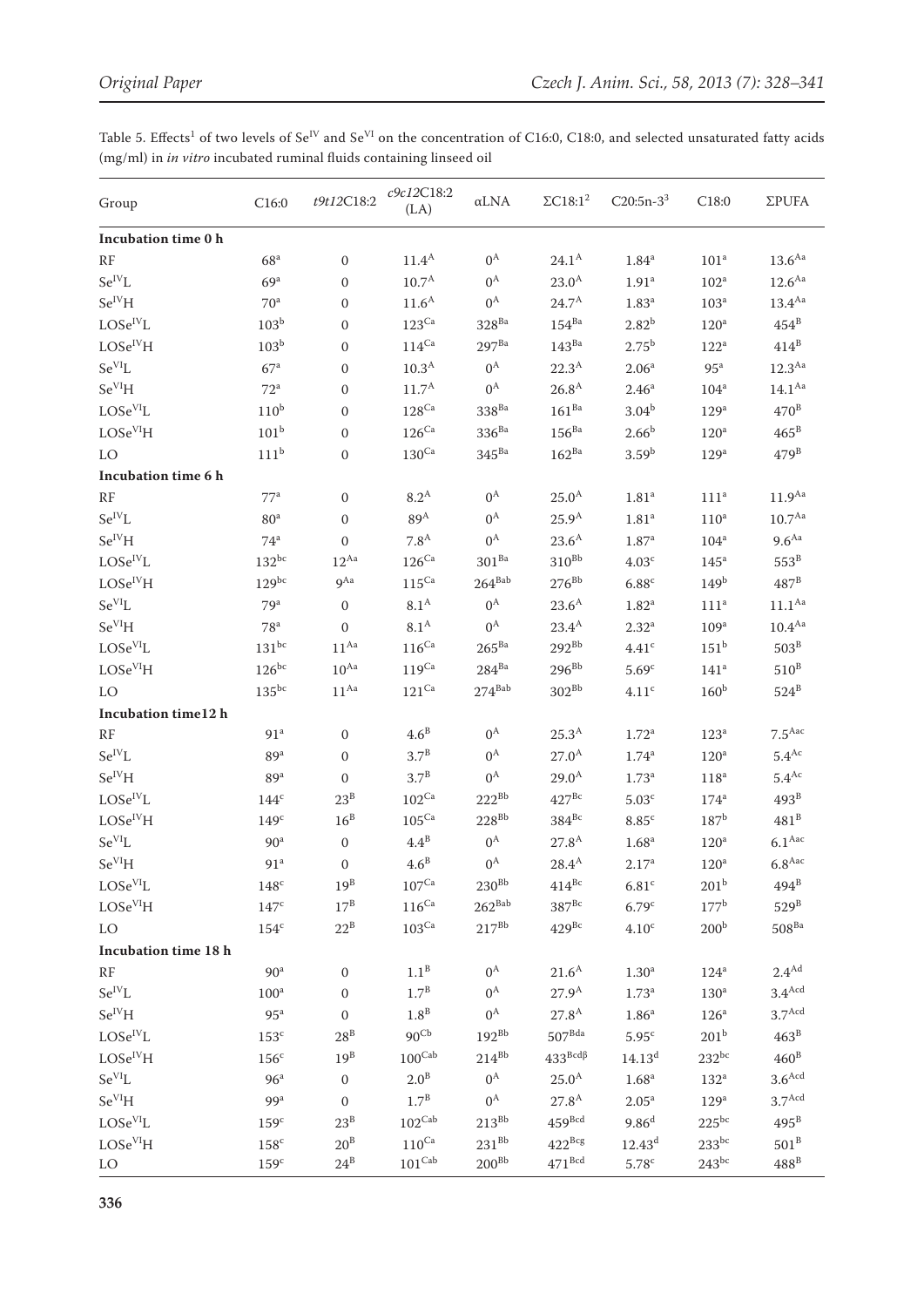| Group                | C16:0            | t9t12C18:2   | c9c12C18:2<br>(LA) | $\alpha$ LNA | $\Sigma C18:1^2$     | $C20:5n-3^3$                             | C18:0               | <b>ΣPUFA</b>         |
|----------------------|------------------|--------------|--------------------|--------------|----------------------|------------------------------------------|---------------------|----------------------|
| Incubation time 24 h |                  |              |                    |              |                      |                                          |                     |                      |
| RF                   | 91 <sup>a</sup>  | $\mathbf{0}$ | 0.9 <sup>B</sup>   | $0^{\rm A}$  | 20.6 <sup>A</sup>    | 1.45 <sup>Aa</sup>                       | 125 <sup>a</sup>    | $3.4$ <sup>Acd</sup> |
| $Se^{IV}L$           | 98 <sup>a</sup>  | $\mathbf{0}$ | 0.6 <sup>B</sup>   | $0^{\rm A}$  | $28.2^{\rm A}$       | $1.79$ <sup>Aa</sup>                     | 133 <sup>a</sup>    | $2.4^{Ad}$           |
| $Se^{IV}H$           | 99 <sup>a</sup>  | $\Omega$     | $1.2^{\text{A}}$   | $0^{\rm A}$  | 26.3 <sup>A</sup>    | 1.81 <sup>Aa</sup>                       | 131 <sup>a</sup>    | $3.0$ <sup>Acd</sup> |
| $LOSe^{IV}L$         | 163 <sup>c</sup> | $27^{\rm B}$ | 93 <sup>Cb</sup>   | $187^{Bb}$   | $491$ <sup>Bcd</sup> | 9.77 <sup>d</sup>                        | $266^{bc}$          | $467^{\rm B}$        |
| $\rm LOSe^{IV}H$     | 161 <sup>c</sup> | $20^{\rm B}$ | 91 <sup>Cb</sup>   | $192^{Bb}$   | $469$ <sup>Bcd</sup> | 11.82 <sup>d</sup>                       | $277$ <sup>bc</sup> | $423^B$              |
| $Se^{VI}L$           | 100 <sup>a</sup> | $\mathbf{0}$ | 0.6 <sup>B</sup>   | $0^{\rm A}$  | 21.8 <sup>A</sup>    | $1.90^{Aa}$                              | 141 <sup>a</sup>    | 2.5 <sup>Ad</sup>    |
| Se <sup>VI</sup> H   | 101 <sup>a</sup> | $\Omega$     | $1.1^B$            | $0^{\rm A}$  | $27.0^{\rm A}$       | $2.65^{Aa}$                              | 140 <sup>a</sup>    | 3.7 <sup>Acd</sup>   |
| LOSe <sup>VI</sup> L | $162^{\circ}$    | $31^B$       | 95 <sup>Cb</sup>   | $186^{Bb}$   | $480$ <sup>Bcd</sup> | 9.26 <sup>d</sup>                        | $275^{bc}$          | $472^B$              |
| LOSe <sup>VI</sup> H | $162^{\circ}$    | $20^{\rm B}$ | 97 <sup>Cb</sup>   | $199^{Bb}$   | $458$ <sup>Bcd</sup> | $10.37$ <sup>da</sup>                    | $316^{bc}$          | $440^{\rm B}$        |
| LO                   | 157 <sup>c</sup> | $27^{\rm B}$ | 95 <sup>Cb</sup>   | $190^{Bb}$   | $518^{Bd}$           | $4.46^{c}$ <sup><math>\beta</math></sup> | $277$ <sup>bc</sup> | $460^{\rm B}$        |

#### Table 5 to be continued

LO = linseed oil, Se<sup>IV</sup> = selenite, Se<sup>VI</sup> = selenate, L = low level (0.2 μg), H = high level (2.0 μg), αLNA = α-linolenic acid (*c9c12c15*C18:3), LNA = linolenic acid, LA = linoleic acid, PUFA = polyunsaturated fatty acids, L = low level, H = high level,  $RF = negative control group$ 

 $^1$ means in columns at the same incubation time with different superscripts are significantly different at  $a$ , $b$ *P* < 0.05 or at  $A$ ,B<sub>*P*</sub> < 0.01, while differences at <sup>α,β</sup>*P* = 0.1 are indicated as tendencies; all results are mean values obtained from the individual analyses of ruminal fluid samples collected at different times, statistical analyses of parameter changes were also performed at different times of collection

2 concentration sum of all assayed C18:1 – *c9*C18:1, *c11*C18:1, *t9*C18:1, and *t11*C18:1

3 *C5c8c11c14c17*C20:5 (eicosapentaenoic acid)

with or without  $Se^{IV}$  or  $Se^{VI}$  at all times from 6 h of the incubation (Table 5). The concentration of *t9t12*C18:2 increased throughout the incubation in these fluids.  $Se^{IV}$  or  $Se^{VI}$  added to the fluids enriched with LO revealed a negligible influence effect on the level of *t9t12*C18:2 compared with the fluids with LO. The concentration of *c5c8c11c14c17*C20:5 (C20:5n-3) was higher in the fluids with LO, irrespective of the presence of  $Se<sup>IV</sup>$ or Se<sup>VI</sup>, than in the RF or the fluids with  $Se^{IV}$  or SeVI. The concentration of C20:5n-3 was elevated especially by the higher concentration of  $Se^{IV}$  or SeVI in the fluids with LO at times from 18 h in particular compared with the fluids with LO. LO added to the fluids, irrespective of the presence of extra  $Se^{IV}$  or  $Se^{VI}$ , significantly increased the concentration of PUFA compared with the RF or the fluids containing  $Se^{IV}$  or  $Se^{VI}$ . The concentration of PUFA in the RF and the fluids with Se<sup>IV</sup> or Se<sup>VI</sup> decreased throughout the incubations. LO added to the fluids, regardless of the presence of  $Se^{IV}$  or SeVI, increased the concentration of PUFA compared with the RF or the fluids with  $Se^{IV}$  or  $Se^{VI}$ .

#### **DISCUSSION**

The formation of CLA isomers and their precursors in the ruminal fluids can be explained by the conversion of dietary PUFA through group A ruminal bacteria (Bauman et al., 2003; Sieber et al., 2004; Buccioni et al., 2012). As the first step, *cis,trans* and/or *trans,cis* conjugated FA derived from αLNA, LA or γ-linolenic acid (*c6c9c12*C18:3; γLNA) were formed due to the activity of an isomerase (linoleate isomerase; EC 5.2.1.5) from anaerobic bacterium *Butyrivibrio fibrisolvens.* Low-fibre diets stimulated the activity of other ruminal bacteria, such as *Megasphaera (n.) elsdenii strains* YJ-4 and T81, which are able to produce significant amounts of *t10c12*CLA, but not of some other strains (e.g. strains B159, AW106, and JL1) (Kim et al., 2002, Sieber et al., 2004; Buccioni et al., 2012). The results summarized in Table 5 indicated that  $\text{Se}^{\text{IV}}$  and  $\text{Se}^{\text{VI}}$ added to the fluid with LO impact the capacities of the *cis-12,trans-11* and *cis-9,trans-10* isomerases, which isomerize the *cis-12* and *cis-9* bonds into the *trans-11* and *trans-10* bonds, respectively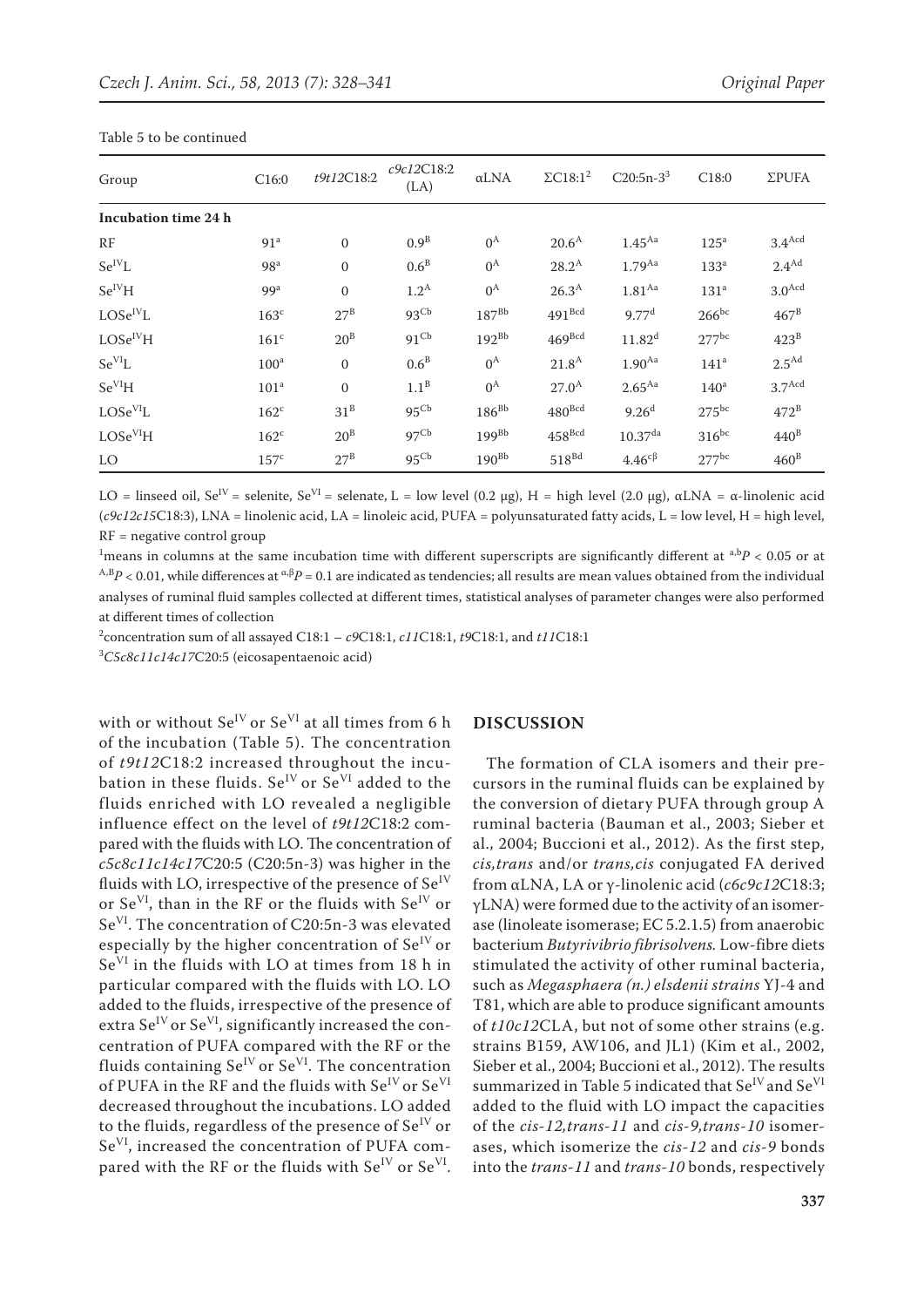The higher concentration of  $Se^{IV}$  or  $Se^{VI}$  in the

(McKain et al., 2010). Indeed, the concentration of *c9t11*CLA in the fluids containing LO and the higher concentration of  $Se^{IV}$  or  $Se^{VI}$  is usually lower than in the fluid with LO, irrespective of the lower concentration of  $Se^{IV}$  or  $Se^{VI}$ . These findings are in agreement with the influence of Se<sup>IV</sup> and Se<sup>VI</sup> added to the fluids on the index values of  $c9t11CLA$  formation (index<sub>c9t11</sub>) via the bacterial geometrical isomerization of LA in the fluids; changes in the concentration of *c9t11*CLA in the fluids with LO positively correlated with the changes in the values of index<sub>c9t11</sub> compared with the fluids containing LO.

The lower concentration of  $Se^{IV}$  and particularly  $Se<sup>VI</sup>$  in the fluids with LO usually increased the level of *t10c12*CLA compared with the control fluid and the fluids with LO and the higher concentration of  $Se^{IV}$  or  $Se^{VI}$ . These results showed that the lower concentration of  $Se^{IV}$  and especially  $Se^{VI}$  in the fluids stimulated the capacity of the *cis-9,trans-10*  isomerase, while the higher concentration of  $Se<sup>IV</sup>$ or SeVI decreased the capacity of the *cis-12,trans-11*  isomerase. Similarly, the higher level of  $Se<sup>IV</sup>$  in the fluids reduced the capacity of the bacterial isomerases, which are responsible for the formation of *c9c11*CLA and *t9t11*CLA (Table 5). SeVI added to the fluids with LO decreases the capacity of a bacterial isomerase involved in the formation of *c9c11*CLA; the decrease in the isomerase capacity positively correlated with the concentration of Se<sup>VI</sup> in the fluids with LO. However, Se<sup>VI</sup> in the fluid with LO revealed an inconsistent effect on the isomerization involved in the formation of *t9t11*CLA.

The results discussed above are in agreement with the yield of the biohydrogenation to TVA being dependent on the presence and the concentration of  $Se^{IV}$  or  $Se^{VI}$  in the fluids containing LO such that a higher concentration of  $Se^{IV}$  or  $Se^{VI}$  in the fluids with LO usually resulted in a larger decrease in the concentration of TVA compared with the lower concentration of  $Se^{IV}$  or  $Se^{VI}$  in the fluids containing LO (Table 3). Indeed, the concentration of the substrates (i.e. *c9t11*CLA and *t9t11*CLA), which were consumed during the biohydrogenation to TVA, decreased as the concentration of  $Se<sup>IV</sup>$ or SeVI increased in the fluids with LO. Similarly, Se<sup>IV</sup> or Se<sup>VI</sup> added to the fluids with LO usually slightly decreased the index values of the final biohydrogenation of TVA to C18:0 (index $_{C18:0}$ ) and the concentration of C18:0 in the fluids (Tables 4 and 5) compared with the fluids containing LO.

fluid with LO decreased the capacity of a bacterial isomerase, which is responsible for the formation of cLNA, and decreased the index values of cLNA formation (index $_{cLNA}$ ) via the bacterial geometrical isomerization of αLNA compared with the fluids with LO (Table 4). In contrast, the lower concentration of  $Se^{IV}$  or  $Se^{VI}$  in the fluids with LO less efficiently reduced the capacity of a bacterial isomerase and the values of the index*cLNA* compared with the higher concentration of  $Se^{IV}$  or  $Se^{VI}$  in the fluids with LO. These observations are consistent with the effect of the higher concentration of  $Se<sup>IV</sup>$ or SeVI in the fluids containing LO on the decrease in the capacity of a bacterial isomerase, which is responsible for formation of *c9t11*CLA, and the decrease in the index values of *c9t11*CLA formation via the bacterial geometrical isomerization of LA (Table 4). Therefore, we argue that this effect, especially the higher concentration of  $Se<sup>IV</sup>$  or  $Se<sup>VI</sup>$  in the fluid with LO, can be observed *in vivo,* resulting in a decreased duodenal flow of the CLA isomers, particularly *c9t11*CLA. Our current results showed that the lower capacity of the *cis-12,trans-11* and *cis-9,trans-10* bacterial isomerases, which in a rumen isomerized dietary LA and αLNA to *c9t11*CLA and *t10c12*CLA, respectively (McKain et al., 2010), is caused by  $Se^{VI}$  added to the lambs' diets, irrespective of the presence of LO. Similarly, the higher concentration of Se<sup>IV</sup> or Se<sup>VI</sup> in the fluid with LO decreased the capacity of bacterial isomerization of C18-PUFA, which is responsible for the formation of *t9t12*C8:2, compared with the fluid with LO, irrespective of the presence of lower concentration of  $Se^{IV}$  or  $Se^{VI}$  (Table 4).

We suggest that the increase in the concentration of αLNA in the fluid containing LO and especially with the higher concentration of  $Se^{IV}$  or  $Se^{VI}$ , compared with the fluid with LO (Table 4), may be due to the lower capacity of the *cis-12,trans-11* and *cis-9,trans-10* bacterial isomerases and/or the higher yield of bacterial lipolysis, which is responsible for the release of free αLNA from esters. Indeed, various bacterial strains of *Butyrivibrio fibrisolvents* and *Anaerovibrio lipolytica*  are able to hydrolyze ester bonds. Lipase activity also occurs in the ciliatae protozoa; however, the contribution of this enzyme is smaller than that from the ruminal bacteria (Bessa et al., 2009; Kim et al., 2009; Buccioni et al., 2012).

Our hypothesis relating to bacterial lipolysis confirmed the impact of Se<sup>IV</sup> and Se<sup>VI</sup> added to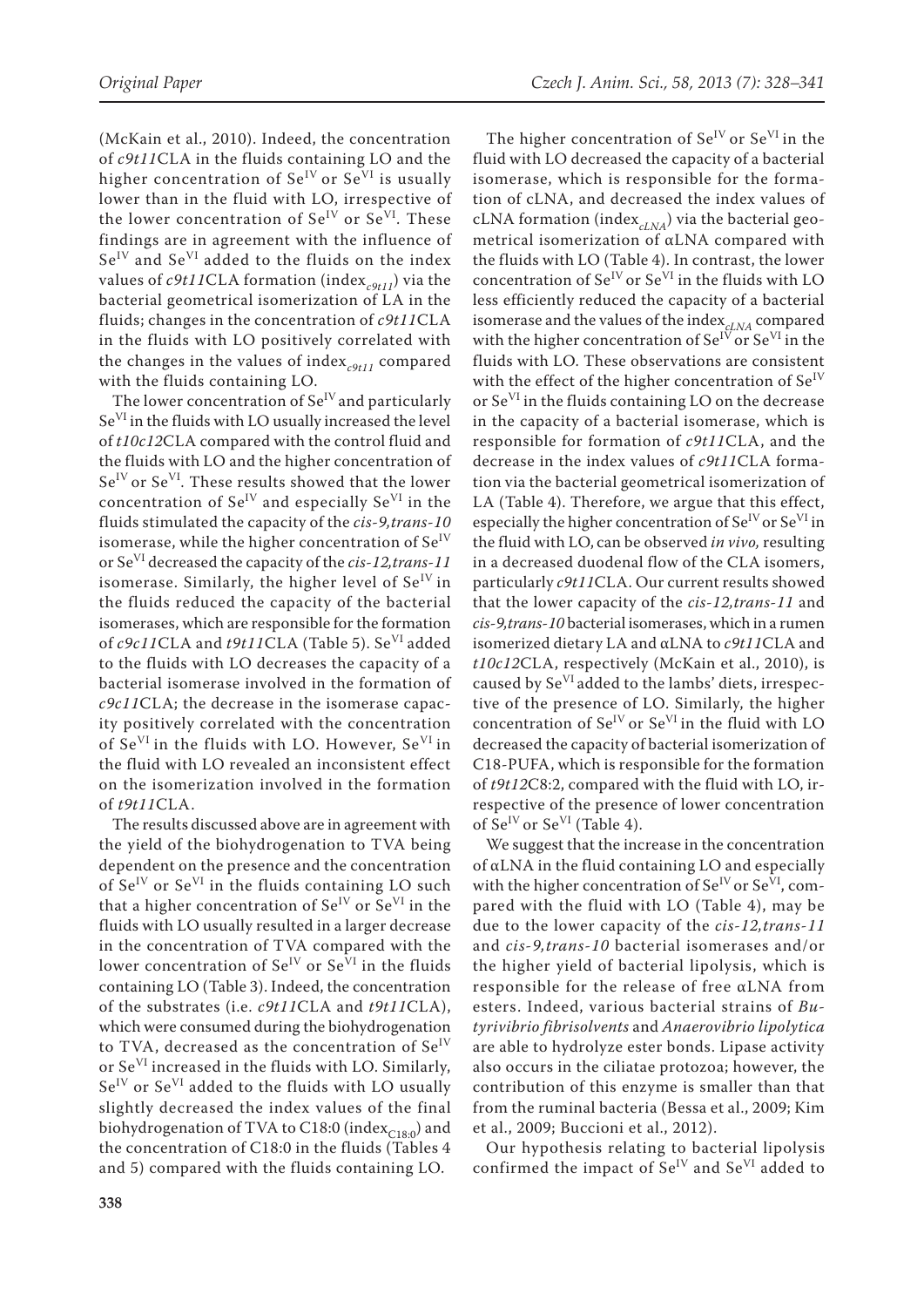the fluid, irrespective of the presence of LO, on the concentration of C20:5n-3 (Table 5). Indeed, during incubation, the concentration of C20:5n-3 is higher in the fluid with  $Se^{IV}$  or  $Se^{VI}$  compared with the RF; moreover, the C20:5n-3 accumulation increased as the concentration of  $\mathrm{Se}^{\mathrm{IV}}$  or  $\mathrm{Se}^{\mathrm{VI}}$ increased in the fluid. These findings confirm our model in which bacterial lipolysis is stimulated by Se<sup>IV</sup> or Se<sup>VI</sup> added to fluids, irrespective of the presence of LO. Our results showed that the yield of microbial lipolysis increased with the increasing concentration of  $Se^{IV}$  or  $Se^{VI}$  added to the fluid with or without LO. The results summarized in Tables 3–5 suggest that  $Se<sup>IV</sup>$  and  $Se<sup>VI</sup>$ added to the fluid, irrespective of the presence of LO, also reduced the yield of the biohydrogenation of C20:5n-3 in the fluid. This decrease in the yield of the biohydrogenation of C20:5n-3 in the fluid increased as the concentration of  $\text{Se}^{\text{IV}}$  or  $\text{Se}^{\text{VI}}$ increased in the fluids with or without LO. The relative increase in the concentration of C20:5n-3 in the fluids with LO and Se, especially as  $Se<sup>IV</sup>H$ or Se<sup>VI</sup>H, was higher than the relative increase in the concentration of αLNA in the fluids with LO and the higher concentration of  $Se^{IV}$  or  $Se^{VI}$ . This effect should be observed in *in vivo* investigations, resulting in an enhanced duodenal flow of αLNA or C20:5n-3 (Niedźwiedzka et al., 2008; Czauderna et al., 2010, 2012b; Krajewska et al., 2012). Our observations are also consistent with recent *in vivo*  and *in vitro* studies that have reported that the ruminal biohydrogenation of C20:5n-3 and other LPUFAn-3 was significantly lower compared to the ruminal biohydrogenation of C18-PUFA (e.g., LA or αLNA) (Dohme et al., 2003; Chow et al., 2004). During incubation of the fluids, the total concentration of C18-MUFA ( $\Sigma$ C18:1) increased in the fluid with LO, irrespective of the addition of  $Se^{IV}$ or SeVI. Especially with the addition of the higher concentration of  $Se^{IV}$  or  $Se^{VI}$  to the fluid with LO, the concentration of ∑C18:1 decreased compared with the fluid with LO. This observation is in line with the changes in the values of the biohydrogenation indexes (i.e. index<sub>C18:0</sub> and index<sub>TVA</sub>) and the changes in the yield of the initial biohydrogenation of *c9t11*CLA and *t9t11*CLA to TVA and the final biohydrogenation to C18:0 (Table 3). The higher concentration of  $Se^{IV}$  or  $Se^{VI}$  in the fluid with LO usually decreased the concentration of TVA, *c9*C18:1, and *c11*C18:1 compared with the fluid with LO, irrespective of the presence of a lower concentration of  $Se^{IV}$  or  $Se^{VI}$ .

#### **CONCLUSION**

Our current studies demonstrated that Se<sup>IV</sup> and Se<sup>VI</sup> in the ruminal fluids affect the capacity of the bacterial isomerases that are responsible for the formation of CLA isomers, particularly *c9t11*CLA, *t10c12*CLA, *c9c11*CLA, and *t9t11*CLA. Moreover,  $Se^{IV}$  or  $Se^{VI}$  added to the ruminal fluid enriched with LO slightly lowered the capacity of biohydrogenation.

Our investigations revealed that the higher concentration of  $Se^{IV}$  or  $Se^{VI}$  in the ruminal fluid with LO particularly elevated the accumulation of health-promoting fatty acids (i.e. αLNA and C20:5n-3) in fluid. These observations are consistent with our previous studies, in which  $Se<sup>VI</sup>$ added to a diet enriched with LO stimulated the accumulation of LPUFAn-3 in the muscles of lambs compared with lambs fed a diet containing LO.

#### **Acknowledgement**

We are grateful to A. Kaszuba, G. Oktaba, and B. Domańska for their skillful technical assistance.

#### **REFERENCES**

- Aharoni Y., Orlov A., Brosh A. (2004): Effects of high-forage content and oilseed supplementation of fattening diets on conjugated linoleic acid (CLA) and *trans* fatty acids profiles of beef lipid fractions. Animal Feed Science and Technology, 117, 43–60.
- Bauman D.E., Griinari J.M., Corl B.A. (2003): Nutritional regulation of milk fat synthesis. Annual Review of Nutrition, 23, 203–227.
- Bernard L., Bonnet M., Leroux C., Shingfield K.J., Chilliard Y. (2009): Effect of sunflower-seed oil and linseed oil on tissue lipid metabolism, gene expression, and milk fatty acid secretion in alpine goats fed maize silage-based diets. Journal of Dairy Science, 92, 6083–6094.
- Bessa R.J.B., Maia M.R.G., Jerónimo E., Belo A.T., Cabrita A.R.J., Dewhurst R.J., Fonseca A.J.M. (2009): Using microbial fatty acids to improve understanding of the contribution of solid associated bacteria to microbial mass in the rumen. Animal Feed Science and Technology, 150, 197–206.
- Buccioni A., Decandia M., Minieri S., Molle G., Cabiddu A. (2012): Lipid metabolism in the rumen: new insights on the lipolysis and biohydrogenation with an emphasis on the role of endogenous plant factors. Animal Feed Science and Technology, 174, 1–25.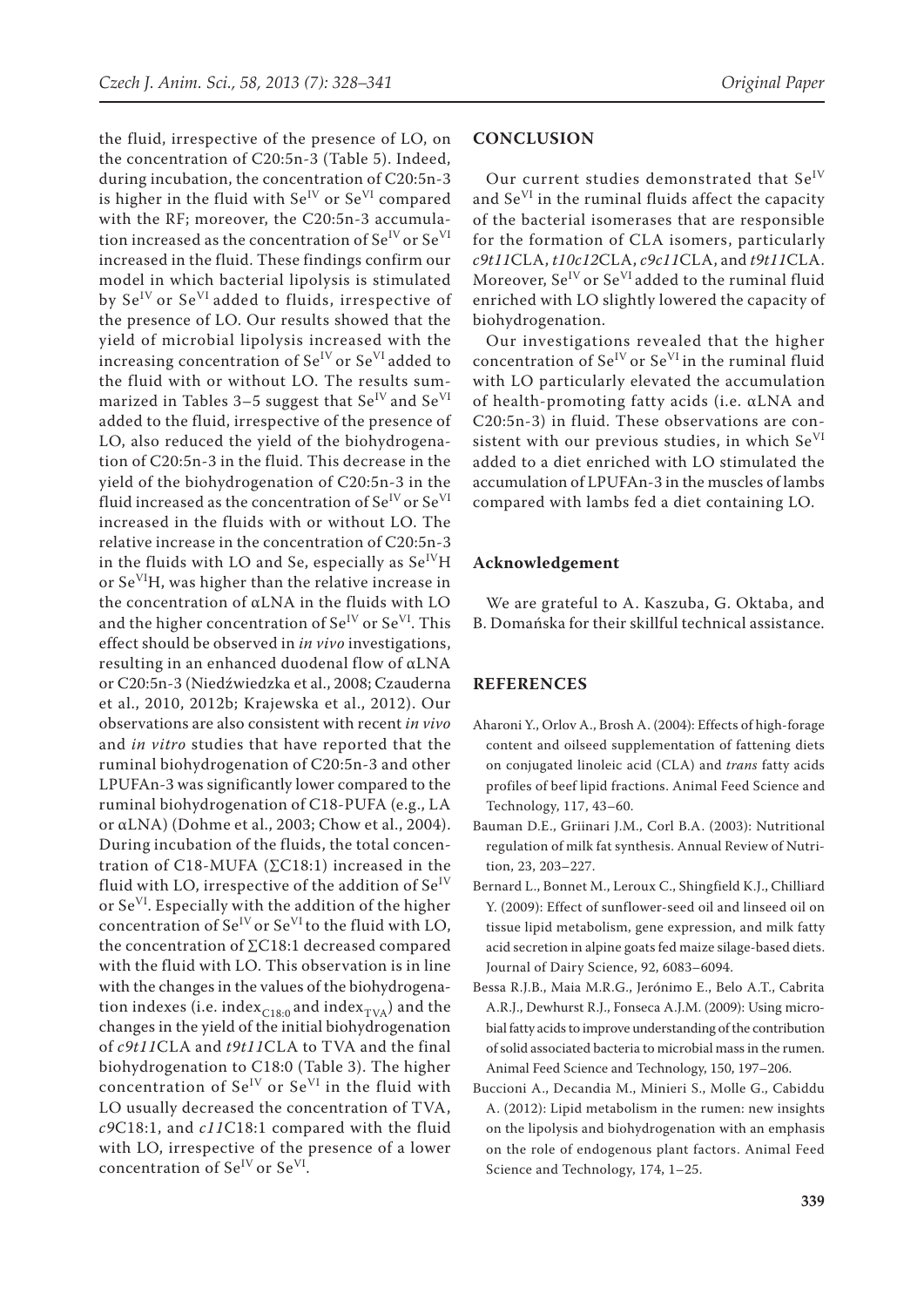- Burns P.D., Engle T.E., Harris M.A., Enns R.M., Whittier J.C. (2003): Effect of fish meal supplementation on plasma and endometrial fatty acid composition in nonlactating beef cows. Journal of Animal Science, 8, 2840–2846.
- Chikunya S., Demirel G., Enser M., Wood J.D., Wilkinson R.G., Sinclair L.A. (2004): Biohydrogenation of dietary n-3 PUFA and stability of ingested vitamin E in the rumen, and their effects on microbial activity in sheep. British Journal of Nutrition, 91, 539–550.
- Chow T.T., Fievez V., Moloney A.P., Raes K., Demeyer D., De Smet S. (2004): Effect of fish oil on *in vitro* rumen lipolysis, apparent biohydrogenation of linoleic and linolenic acid and accumulation of biohydrogenation intermediates. Animal Feed Science and Technology, 117, 1–12.
- Crespo A.M., Reis M.A., Lanca M.J. (1995): Effect of selenium supplementation on polyunsaturated fatty acids in rats. Biological Trace Element Research, 47, 335–341.
- Czauderna M., Kowalczyk J., Niedźwiedzka K.M., Wąsowska I., Pająk J.J. (2004a): The effect of selenium and linseed oil on growth of sheep and content of selected fatty acids in *M. longissimus dorsi*. Journal of Animal and Feed Sciences, 13, 303–306.
- Czauderna M., Kowalczyk J., Niedźwiedzka K.M., Wąsowska I., Pająk J.J., Bulska E., Ruszczyńska A. (2004b): The effect of linseed oil and selenium on the content of fatty acids and some elements in the liver and selected tissues of sheep. Journal of Animal and Feed Sciences, 13, 103–106.
- Czauderna M., Kowalczyk J., Korniluk K. (2007): Effect of dietary conjugated linoleic acid mixture and selenized yeast on concentrations of selected fatty acids and mineral elements in rats. Archives of Animal Nutrition, 61, 135–150.
- Czauderna M., Rozbicka-Wieczorek A., Krajewska K.A., Kowalczyk J. (2010): Influence of linseed oil and selenate supplemented diet on the concentration of fatty acids and Se, Zn, Fe, Ca and Mg in muscles and liver of sheep. In: Migdał W., Cilev G., Živković B., Jukna V. (eds): Intramuscular Fat and Histological Structure of Meat. Polish Society of Food Technologists – Małopolska Branch, Kraków, Poland, 21–29.
- Czauderna M., Kowalczyk J., Wallace J.R. (2012a): Selenite and selenate affected the fatty acid profile in *in vitro*  incubated ovine ruminal fluid containing linoleic acid. Journal of Animal and Feed Sciences, 21, 477–492.
- Czauderna M., Kowalczyk J., Marounek M. (2012b): Dietary linseed oil and selenate affect the concentration of fatty acids in selected tissues of sheep. Czech Journal of Animal Science, 57, 389–401.
- Demirel G., Wachira A.M., Sinclair L.A., Wilkinson R.G., Wood J.D., Enser M. (2004): Effects of dietary n-3 polyunsaturated fatty acids, breed and dietary vitamin E on the fatty acids of lamb muscle, liver and adipose tissue. British Journal of Nutrition, 91, 551–565.
- Dohme F., Fievez V., Raes K., Demeyer D. (2003): Increasing levels of two different fish oils lower ruminal biohydrogenation of eicosapentaenoic and docosahexaenoic acid *in vitro*. Animal Research, 52, 309–320.
- Gudla P., AbuGhazaleh A.A., Ishlak A., Jones K. (2012): The effect of level of forage and oil supplement on biohydrogenation intermediates and bacteria in continuous cultures. Animal Feed Science and Technology, 171, 108–116.
- Jenkins T.C., Wallace R.J., Moate P.J., Mosley E.E. (2008): Board-invited review: Recent advances in biohydrogenation of unsaturated fatty acids within the rumen microbial ecosystem. Journal of Animal Science, 86, 397–412.
- Juniper D.T., Phipps R.H., Ramos-Morales E., Bertin G. (2008): Effect of dietary supplementation with seleniumenriched yeast or sodium selenite on selenium tissue distribution and meat quality in beef cattle. Journal of Animal Science, 86, 3100–3109.
- Kim Y.J., Liu R.H., Rychlik J.L., Russell J.B. (2002): The enrichment of a ruminal bacterium *(Megasphaera elsdenii* YJ-4*)* that produces the *trans*-10,*cis*-12 isomer of conjugated linoleic acid. Journal of Applied Microbiology, 92, 976–982.
- Kim E.J., Huws S.A., Lee M.R.F., Scollan N.D. (2009): Dietary transformation of lipid in the rumen microbial ecosystem. Asian-Australasian Association of Animal Societies, 22, 1341–1350.
- Korniluk K., Czauderna M., Kowalczyk J., Mieczkowska A., Taciak M., Leng Ľ. (2006): Influence of dietary conjugated linoleic acid isomers and selenium on growth, feed efficiency, and liver fatty acid profile in rats. Journal of Animal and Feed Sciences, 15, 131–146.
- Krajewska K.A., Rozbicka-Wieczorek A.J., Kowalczyk J., Czauderna M. (2012): Dietary linseed oil and selenate affect the concentration of fatty acids and selenium in the spleen, pancreas, and kidneys of lambs. Journal of Animal and Feed Sciences, 21, 285–301.
- Lee Y.-J., Jenkins T.C. (2011): Biohydrogenation of linolenic acid to stearic acid by the rumen population yields multiple intermediate conjugated diene isomers. The Journal of Nutrition, 141, 1445–1450.
- Loor J.J., Ueda K., Ferlay A., Chilliard Y., Doreau M. (2005): Intestinal flow and digestibility of *trans* fatty acids and conjugated linoleic acids (CLA) in dairy cows fed a highconcentrate diet supplemented with fish oil, linseed oil, or sunflower oil. Animal Feed Science and Technology, 119, 203–225.
- Lyons T.P., Jacques K.A. (eds) (2001): Science and technology in the feed industry. In: Proc. of Alltech's 17<sup>th</sup> Annual Symposium. Nottingham, UK, 309–415.
- McKain N., Shingfield K.J., Wallace R.J. (2010): Metabolism of conjugated linoleic acid and 18:1 fatty acids by ruminal